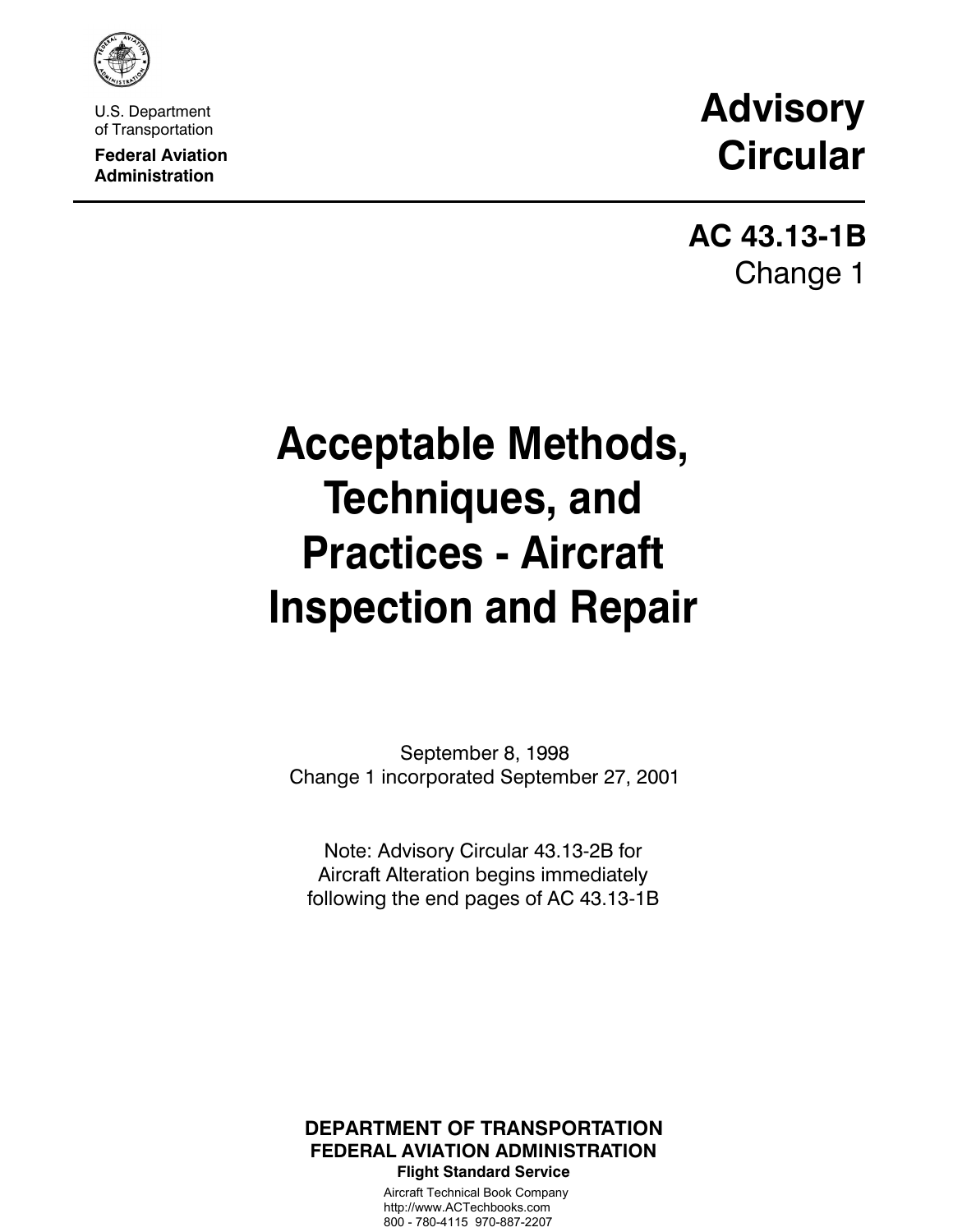

U.S. Department of Transportation

**Federal Aviation Administration** 

# **Advisory Circular**

#### **TITLE 14 OF THE CODE OF FEDERAL REGULATIONS (14 CFR) GUIDANCE MATERIAL**

| Subject: ACCEPTABLE METHODS,       | <b>Date: 9/8/98</b>          | $AC No: 43.13-1B$ |
|------------------------------------|------------------------------|-------------------|
| TECHNIQUES, AND PRACTICES-AIRCRAFT | <b>Initiated by: AFS-640</b> | Change: 1         |
| <b>INSPECTION AND REPAIR</b>       |                              |                   |

- **1. PURPOSE.** This advisory circular (AC) contains methods, techniques, and practices acceptable to the Administrator for the inspection and repair of nonpressurized areas of civil aircraft, only when there are no manufacturer repair or maintenance instructions. This data generally pertains to minor repairs. The repairs identified in this AC may only be used as a basis for FAA approval for major repairs. The repair data may also be used as approved data, and the AC chapter, page, and paragraph listed in block 8 of FAA form 337 when:
	- **a.** the user has determined that it is appropriate to the product being repaired;
	- **b.** it is directly applicable to the repair being made; and
	- **c.** it is not contrary to manufacturer's data.
- **2. CANCELLATION.** The AC 43.13-1A dated 1988 is canceled.

**3. REFERENCE:** Title 14 of the Code of Federal Regulations part 43, section 43.13(a) states that each person performing maintenance, alteration, or preventive maintenance on an aircraft, engine, propeller, or appliance shall use the methods, techniques, and practices prescribed in the current manufacturer's maintenance manual or Instructions for Continued Airworthiness prepared by its manufacturer, or other methods, techniques, or practices acceptable to the Administrator, except as noted in section 43.16. FAA inspectors are prepared to answer questions that may arise in this regard. Persons engaged in the inspection and repair of civil aircraft should be familiar with 14 CFR part 43, Maintenance, Preventive Maintenance, Rebuilding, and Alteration, and part 65, Subparts A, D, and E of Certification: Airmen Other Than Flight Crewmembers, and the applicable airworthiness requirements under which the aircraft was type certificated.

**4. ACKNOWLEDGMENTS.** The FAA would like to thank the following persons and organization for their assistance in producing AC 43.13-1B: Richard Finch, Richard Fischer, Michael Grimes, Ray Stits, William A. Watkins, and the SAE, Aerospace Electronics and Electrical Systems Division. Acknowledgment is also extended to all in the aviation community who commented on the document.

**5. COMMENTS INVITED.** Comments regarding this AC should be directed to DOT/FAA; ATTN: Airworthiness Programs Branch, AFS-610; PO Box 25082; Oklahoma City, OK 73125

Acting Deputy Director, Flight Standards Service

Page ii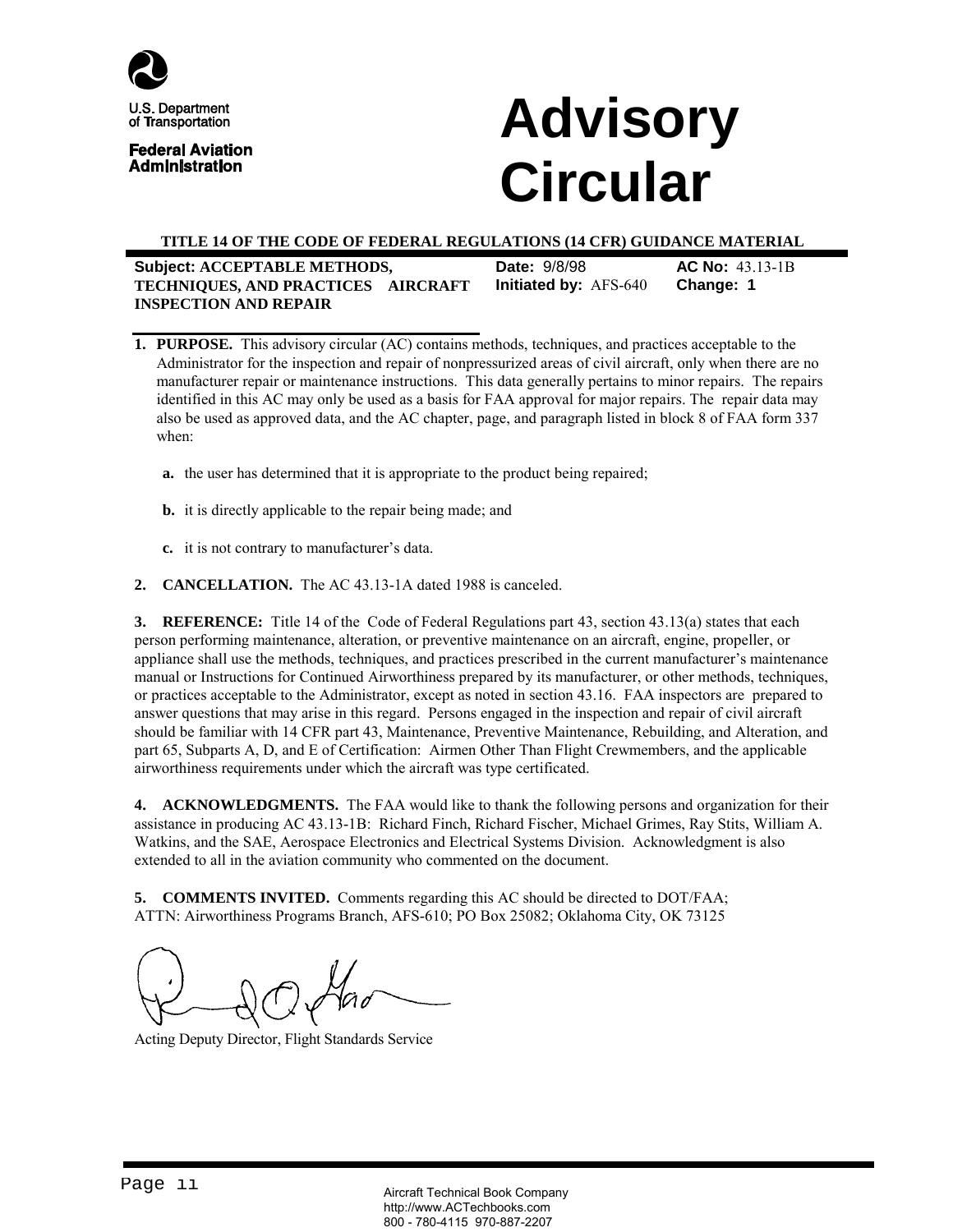### **CONTENTS**

Paragraph

Page

### **CHAPTER 1. WOOD STRUCTURE**

#### SECTION 1. MATERIALS AND PRACTICES

| $1 - 1$ . |  |
|-----------|--|
| $1 - 2$ . |  |
|           |  |
|           |  |
|           |  |
| $1 - 3$   |  |
| $1 - 4$ . |  |
| $1-5.$    |  |
| $1-6.$    |  |
| $1 - 7$ . |  |
| $1 - 8$ . |  |
| $1-9.$    |  |
| $1-10.$   |  |
| $1-11.$   |  |
|           |  |

### **SECTION 2. HEALTH AND SAFETY**

#### **SECTION 3. INSPECTION**

#### **SECTION 4. REPAIRS**

| $1-36.$    |  |
|------------|--|
| $1 - 37$ . |  |
| $1-38.$    |  |
| $1 - 39$ . |  |
|            |  |
| $1-40.$    |  |
|            |  |
|            |  |
|            |  |
|            |  |
| $1-41.$    |  |
| $1-42.$    |  |
|            |  |
| $1-43.$    |  |
|            |  |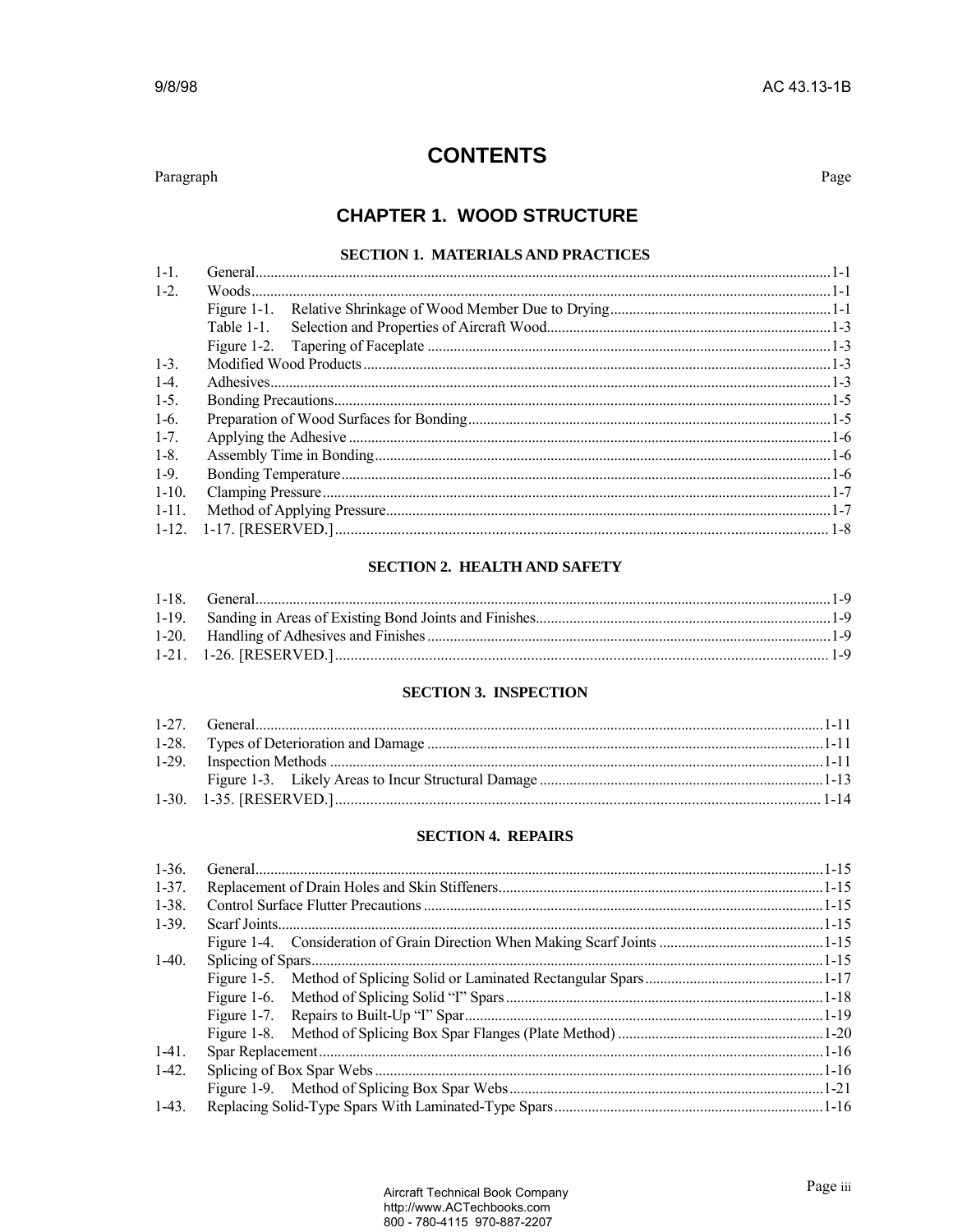### Paragraph

Page

| $1-44.$ |                                                                                                  |  |
|---------|--------------------------------------------------------------------------------------------------|--|
|         | Figure 1-10. Method of Reinforcing a Longitudinal Crack and/or Local Damage in a Solid Spar 1-22 |  |
|         |                                                                                                  |  |
| $1-45.$ |                                                                                                  |  |
| $1-46.$ |                                                                                                  |  |
|         |                                                                                                  |  |
|         |                                                                                                  |  |
| $1-47.$ |                                                                                                  |  |
| $1-48.$ |                                                                                                  |  |
| $1-49.$ |                                                                                                  |  |
|         |                                                                                                  |  |
| $1-50.$ |                                                                                                  |  |
| $1-51.$ |                                                                                                  |  |
|         |                                                                                                  |  |
|         |                                                                                                  |  |
|         |                                                                                                  |  |
|         |                                                                                                  |  |
|         |                                                                                                  |  |
|         |                                                                                                  |  |
| $1-52.$ |                                                                                                  |  |
|         |                                                                                                  |  |

#### **SECTION 5. FINISHING WOOD STRUCTURES**

### **CHAPTER 2. FABRIC COVERING**

### **SECTION 1. PRACTICES AND PRECAUTIONS**

| $2 - 1$ . |  |
|-----------|--|
| $2 - 2$ . |  |
| $2 - 3$ . |  |
| $2-4$     |  |
|           |  |
| $2 - 5$   |  |
|           |  |
| $2-6.$    |  |
| $2 - 7$   |  |
|           |  |
|           |  |
| $2 - 8$ . |  |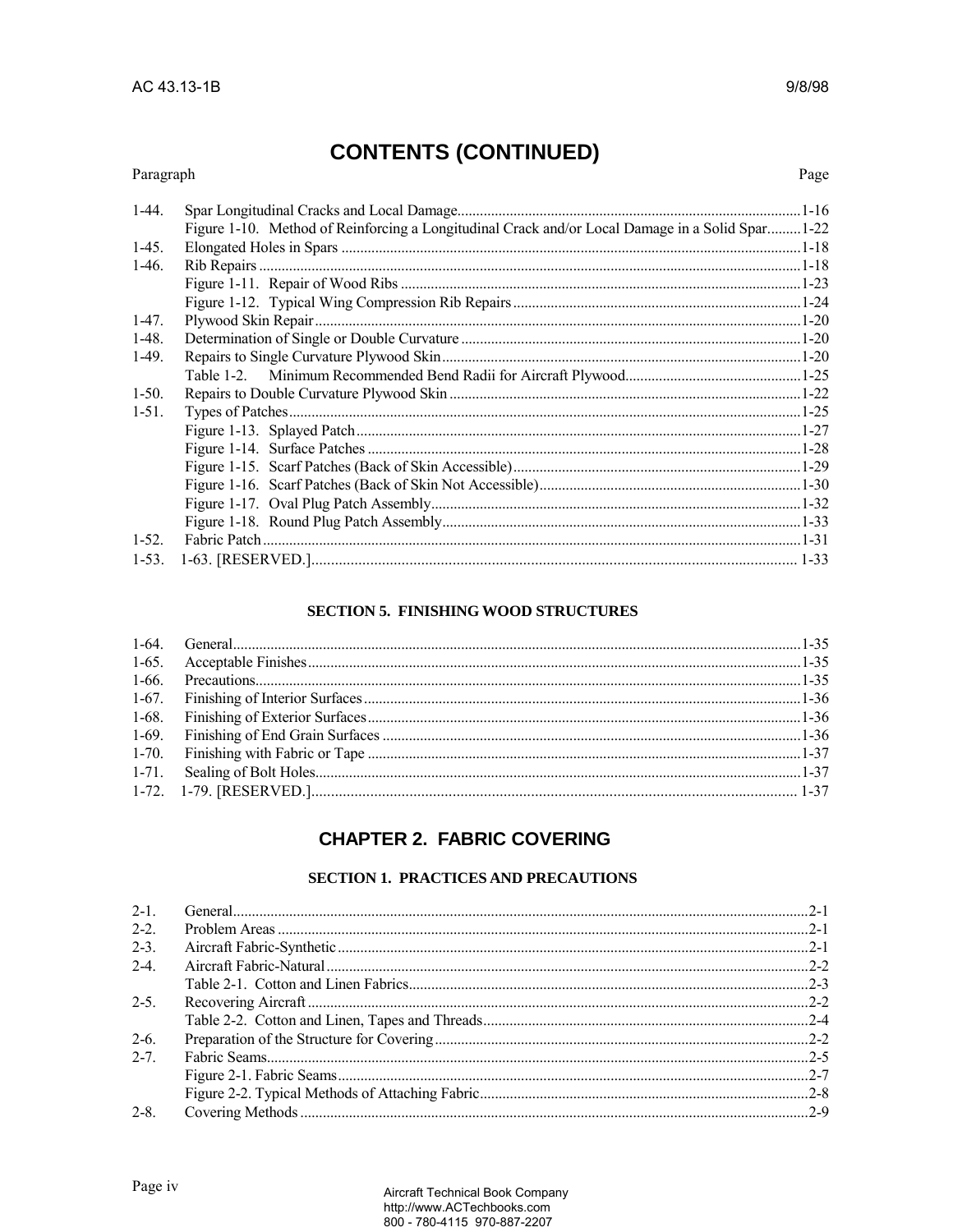Page

# **CONTENTS (CONTINUED)**

| Paragraph  |                  |                                                                                 | Page      |
|------------|------------------|---------------------------------------------------------------------------------|-----------|
| $2-9.$     | Reinforcing Tape |                                                                                 |           |
|            | Figure 2-3.      |                                                                                 | $.2 - 10$ |
| $2 - 10.$  |                  |                                                                                 | $.2 - 11$ |
|            | Figure 2-4.      | Standard External Modified Seine Knot Used for Single and Double Rib Lacing2-11 |           |
|            | Figure 2-5.      |                                                                                 |           |
|            | Figure 2-6.      |                                                                                 |           |
|            | Figure 2-7.      |                                                                                 | $.2 - 14$ |
|            | Figure 2-8.      |                                                                                 |           |
|            |                  |                                                                                 |           |
|            |                  | Figure 2-9b. Alternate Sequence to Tie a Modified Seine Knot for Rib Lacing2-17 |           |
|            |                  | Figure 2-9c. Alternate Sequence to Tie a Modified Seine Knot for Rib Lacing2-18 |           |
|            |                  |                                                                                 | $.2 - 19$ |
|            |                  |                                                                                 |           |
| $2 - 11$ . |                  |                                                                                 |           |
|            |                  |                                                                                 |           |
| $2 - 12$ . |                  |                                                                                 | $.2 - 21$ |
| $2 - 13$ . |                  |                                                                                 |           |
| $2 - 14.$  |                  |                                                                                 |           |
|            |                  |                                                                                 | $2 - 23$  |

#### **SECTION 2. APPLICATION OF DOPE**

#### **SECTION 3. INSPECTION AND TESTING**

### **SECTION 4. REPAIRS TO FABRIC COVERING**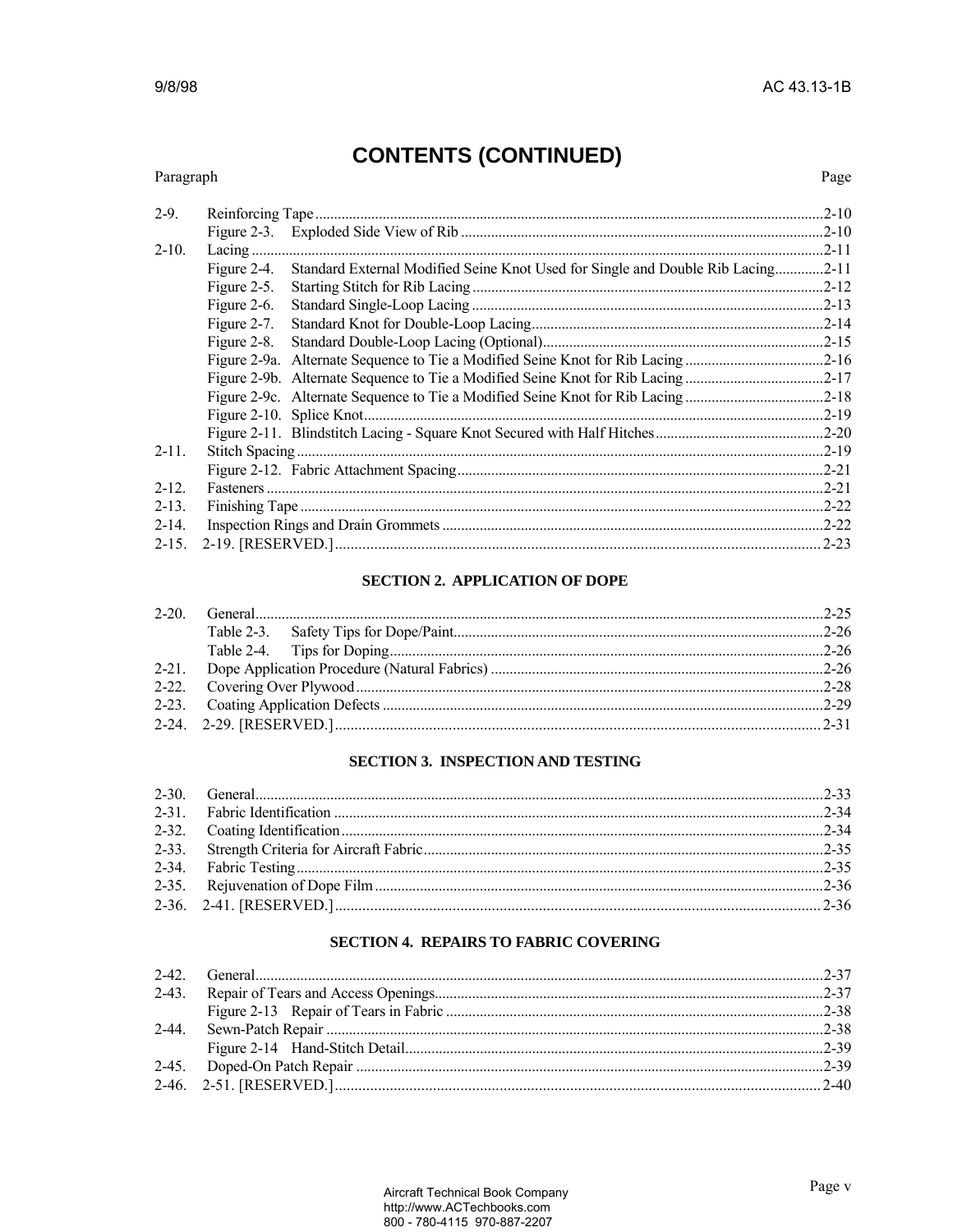#### Paragraph Page

## **CONTENTS (CONTINUED)**

### **CHAPTER 3. FIBERGLASS AND PLASTICS**

#### **SECTION 1. REPAIR OF LIGHT LOAD LAMINATE STRUCTURES**

| $3-1$ . |                                                                                    |  |
|---------|------------------------------------------------------------------------------------|--|
| $3-2.$  |                                                                                    |  |
|         |                                                                                    |  |
|         |                                                                                    |  |
|         |                                                                                    |  |
| $3-3$ . |                                                                                    |  |
|         |                                                                                    |  |
|         |                                                                                    |  |
|         | Figure 3-6. Balanced Layup Same as Original Number of Plies, Plus One Extra Ply3-4 |  |
|         |                                                                                    |  |
|         | Figure 3-8. Carefully Cut Through Each Layer of Fiberglass Cloth and               |  |
|         |                                                                                    |  |
| $3-4$   |                                                                                    |  |
|         |                                                                                    |  |
|         |                                                                                    |  |
|         |                                                                                    |  |

#### **SECTION 2. METALLIC SANDWICH SECONDARY STRUCTURE REPAIRS**

#### **SECTION 3. TRANSPARENT PLASTICS**

| $3 - 18$   |                                                                    |  |
|------------|--------------------------------------------------------------------|--|
| $3-19$ .   |                                                                    |  |
| $3 - 20$ . |                                                                    |  |
| $3 - 21$ . |                                                                    |  |
|            |                                                                    |  |
| $3 - 22$   |                                                                    |  |
| $3 - 23$ . |                                                                    |  |
|            |                                                                    |  |
|            | Figure 3-18. Drill Having an Included Angle of Approximately 150°, |  |
|            |                                                                    |  |
|            |                                                                    |  |
|            |                                                                    |  |
|            |                                                                    |  |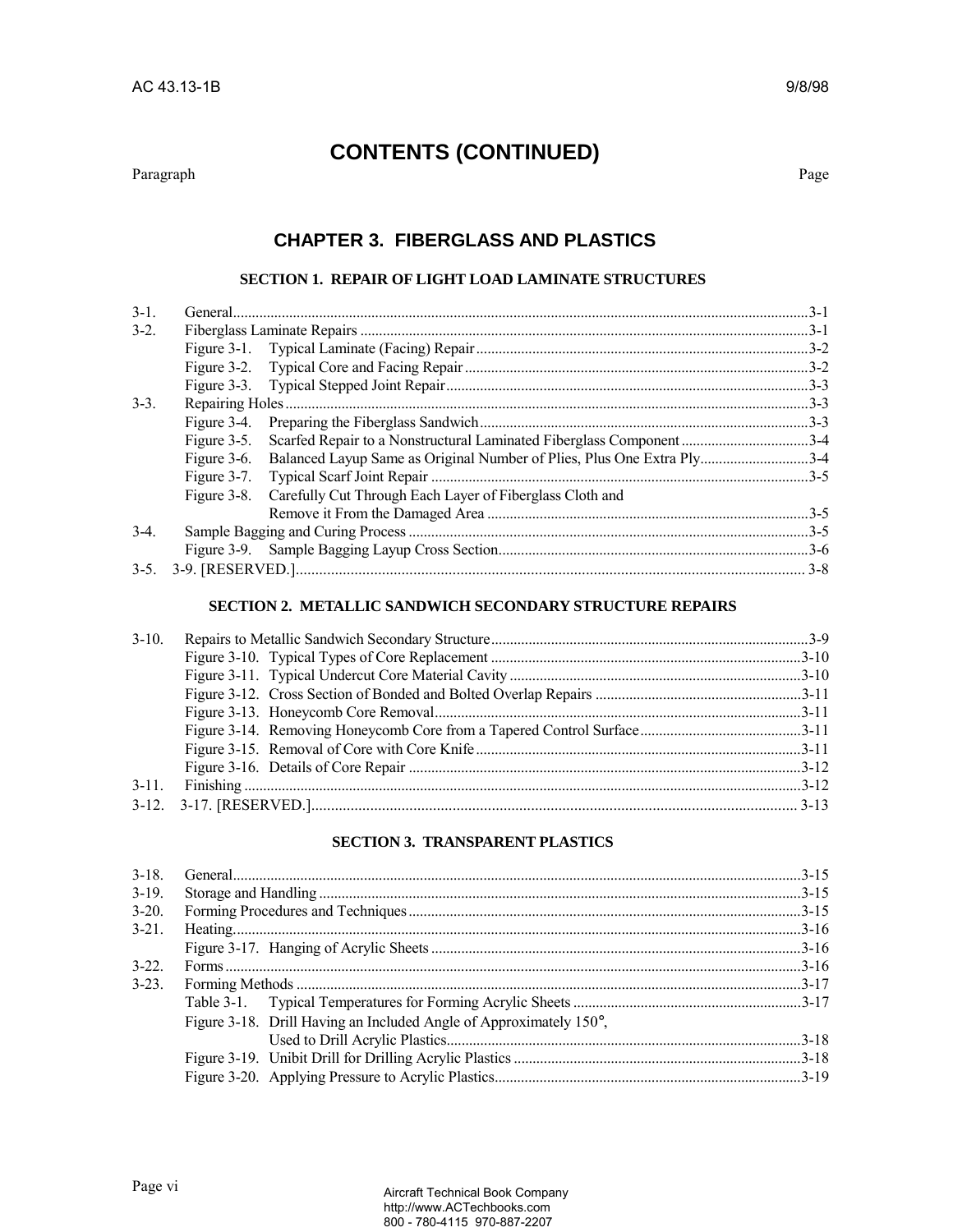#### Paragraph Page  $3 - 24$ .  $3-25.$  $3-26.$  $3 - 27$ .

#### SECTION 4. WINDSHIELDS, ENCLOSURES, AND WINDOWS

| $3-41$ |  |
|--------|--|
|        |  |
|        |  |

### **CHAPTER 4. METAL STRUCTURE, WELDING, AND BRAZING**

#### **SECTION 1. IDENTIFICATION OF METALS**

| $4-2.$ |                                                                                             |  |
|--------|---------------------------------------------------------------------------------------------|--|
|        |                                                                                             |  |
|        | Table 4-3. Examples of Stainless and Heat-Resistant Steels Nominal Composition (Percent)4-3 |  |
| $4-3.$ |                                                                                             |  |
| $4-4.$ |                                                                                             |  |
|        | Table 4-4. Basic Temper Designations and Subdivisions from Aluminum Alloys4-4               |  |
|        |                                                                                             |  |
|        |                                                                                             |  |

#### **SECTION 2. TESTING OF METALS**

| $4-17$ .   |                                                                           |  |
|------------|---------------------------------------------------------------------------|--|
| $4 - 18$ . |                                                                           |  |
| $4 - 19$ . |                                                                           |  |
| $4 - 20.$  |                                                                           |  |
| $4-21.$    |                                                                           |  |
|            | Figure 4-1. Comparison of Indentation Made by Knoop and Vickers Indenters |  |
|            |                                                                           |  |
| $4-22.$    |                                                                           |  |
|            |                                                                           |  |
|            |                                                                           |  |
|            |                                                                           |  |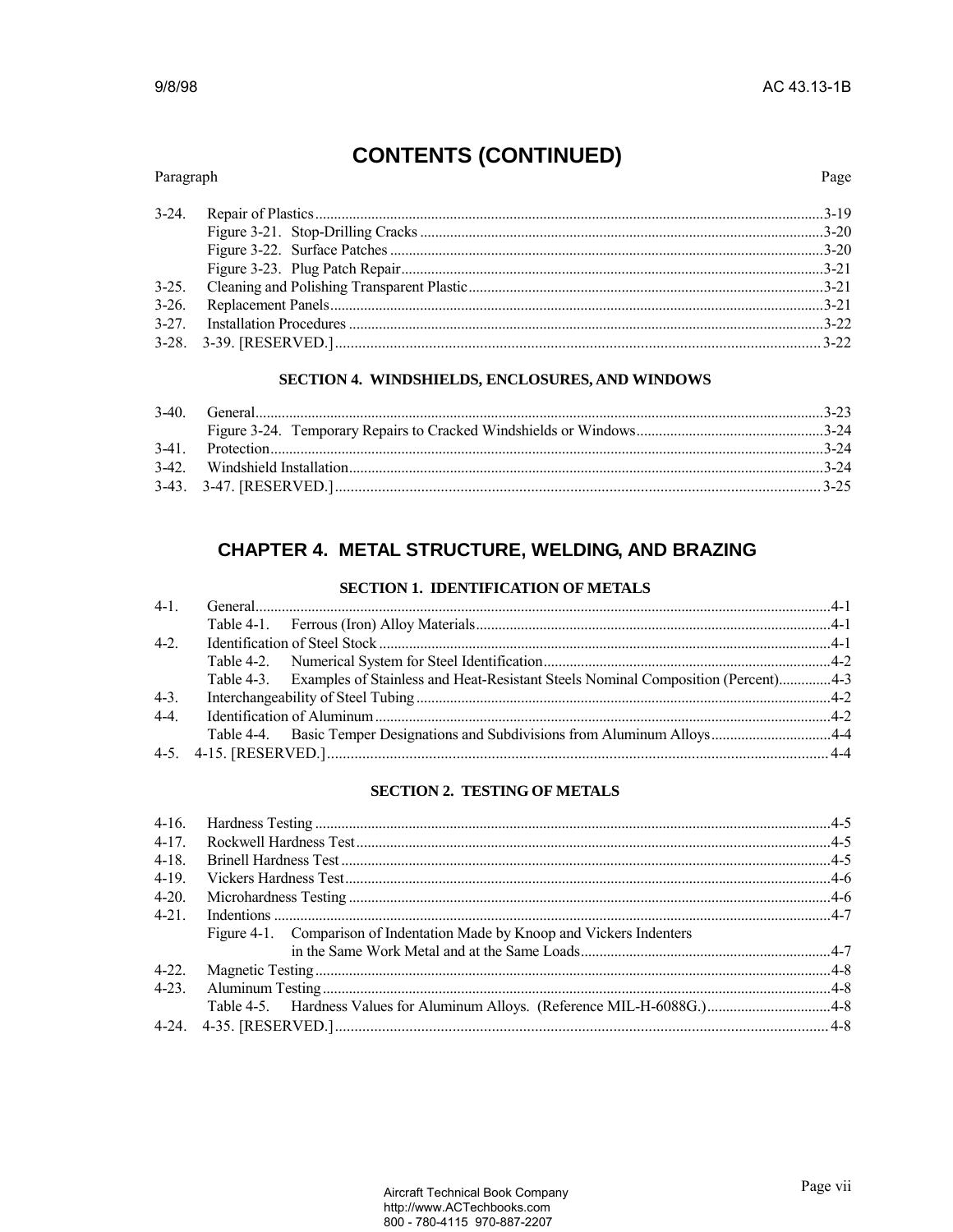Paragraph Page

#### **SECTION 3. PRECAUTIONARY MEASURES**

#### **SECTION 4. METAL REPAIR PROCEDURES**

| Table 4-6.     |                                                                       |                                                                                                                                                                                                                                             |
|----------------|-----------------------------------------------------------------------|---------------------------------------------------------------------------------------------------------------------------------------------------------------------------------------------------------------------------------------------|
|                |                                                                       |                                                                                                                                                                                                                                             |
| Figure 4-2.    |                                                                       |                                                                                                                                                                                                                                             |
| Table 4-7.     |                                                                       |                                                                                                                                                                                                                                             |
| Figure 4-3.    | Methods of Determining Setbacks for Bends Other Than 90 Degrees4-16   |                                                                                                                                                                                                                                             |
|                |                                                                       |                                                                                                                                                                                                                                             |
| Figure 4-4.    |                                                                       |                                                                                                                                                                                                                                             |
| Table 4-8.     |                                                                       |                                                                                                                                                                                                                                             |
| Figure 4-5.    | Rivet Hole Spacing and Edge Distance for Single-Lap Sheet Splices4-20 |                                                                                                                                                                                                                                             |
| Figure 4-6.    |                                                                       |                                                                                                                                                                                                                                             |
| Figure 4-7.    |                                                                       |                                                                                                                                                                                                                                             |
| Figure 4-8.    |                                                                       |                                                                                                                                                                                                                                             |
| Figure 4-9.    |                                                                       |                                                                                                                                                                                                                                             |
|                |                                                                       |                                                                                                                                                                                                                                             |
|                |                                                                       |                                                                                                                                                                                                                                             |
|                |                                                                       |                                                                                                                                                                                                                                             |
|                |                                                                       |                                                                                                                                                                                                                                             |
|                |                                                                       |                                                                                                                                                                                                                                             |
|                |                                                                       |                                                                                                                                                                                                                                             |
|                |                                                                       |                                                                                                                                                                                                                                             |
|                |                                                                       |                                                                                                                                                                                                                                             |
|                |                                                                       |                                                                                                                                                                                                                                             |
|                |                                                                       |                                                                                                                                                                                                                                             |
|                |                                                                       |                                                                                                                                                                                                                                             |
| Table 4-9.     |                                                                       |                                                                                                                                                                                                                                             |
|                | in Bare 2014-T6, 2024-T3, 2024-T3, and 7075-T6 Sheet, Clad 2014-T6,   |                                                                                                                                                                                                                                             |
|                | 2024-T3, 2024-T36, and 7075-T6 Sheet, 2024-T4, and 7075-T6 Plate,     |                                                                                                                                                                                                                                             |
|                |                                                                       |                                                                                                                                                                                                                                             |
| Table $4-10$ . | Number of Rivets Required for Splices (Single-Lap Joint)              |                                                                                                                                                                                                                                             |
|                | in 2017, 1017 Alclad, 2024-T3 Alclad Sheet, Plate, Bar, Rod,          |                                                                                                                                                                                                                                             |
|                |                                                                       |                                                                                                                                                                                                                                             |
| Table 4-11.    | Number of Rivets Required for Splices (Single-Lap Joint)              |                                                                                                                                                                                                                                             |
|                |                                                                       |                                                                                                                                                                                                                                             |
|                |                                                                       | Figure 4-13. Typical Repair for Buckled or Cracked Metal Wing Rib Capstrips4-29<br>Figure 4-14. Typical Metal Rib Repairs (Usually Found on Small and Medium-Size Aircraft)4-30<br>Number of Rivets Required for Splices (Single-Lap Joint) |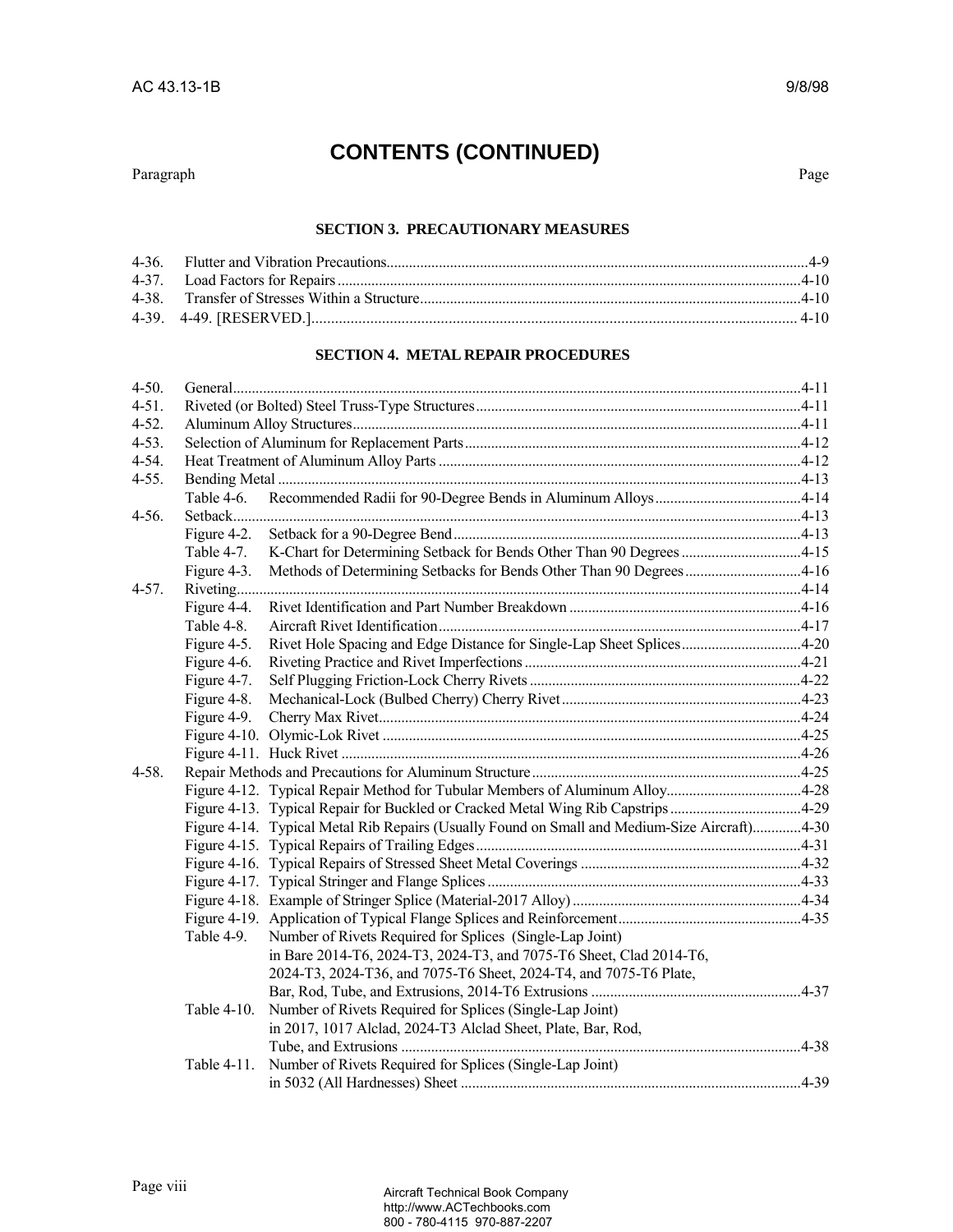#### Paragraph Page 4-59. Repairing Cracked Members......................................................................................................................4-40 Figure 4-20. Example of Intermediate Frame Stringer Splice (Material 2017-T3 AL Alloy).................4-41 Figure 4-21. Typical Methods of Repairing Cracked Leading and Trailing Edges and Rib Intersections ..................................................................................................................................4-42 Figure 4-22. Typical Methods of Replacing Cracked Member at Fittings ..............................................4-43 Figure 4-23. Typical Methods of Repairing Cracked Frame and Stiffener Combination .......................4-44 Figure 4-24. Typical Repairs to Rudder and to Fuselage at Tail Post .....................................................4-45 4-60. Steel and Aluminum Fittings......................................................................................................................4-40 Figure 4-25. Typical Methods of Repairing Elongated or Worn Bolt Holes...........................................4-46 4-61. Castings.......................................................................................................................................................4-40 4-62. Selective Plating in Aircraft Maintenance..................................................................................................4-40 4-63.4-73. [RESERVED.]............................................................................................................................4-51

#### **SECTION 5. WELDING AND BRAZING**

|            | Figure 4-26. Common Defects to Avoid when Fitting and Welding Aircraft Certification Cluster4-55 |  |
|------------|--------------------------------------------------------------------------------------------------|--|
|            |                                                                                                  |  |
|            |                                                                                                  |  |
| $4 - 75.$  |                                                                                                  |  |
| $4-76.$    |                                                                                                  |  |
| $4 - 77.$  |                                                                                                  |  |
| $4 - 78.$  |                                                                                                  |  |
| $4-79.$    |                                                                                                  |  |
| $4 - 80.$  |                                                                                                  |  |
| $4 - 81$ . |                                                                                                  |  |
| $4 - 82.$  |                                                                                                  |  |
| $4 - 83.$  |                                                                                                  |  |
| $4 - 84.$  |                                                                                                  |  |
| $4 - 85.$  |                                                                                                  |  |
| $4 - 86.$  |                                                                                                  |  |
|            | Figure 4-28. Basic Gas-Welding Flames: Each has Distinctive Shape, Color and Sound.              |  |
|            |                                                                                                  |  |
|            | Figure 4-29. Set TIG Welder to DC Current, Straight Polarity for Welding Mild Steel,             |  |
|            |                                                                                                  |  |
|            |                                                                                                  |  |
| $4 - 87.$  |                                                                                                  |  |
|            | Figure 4-31. In Spot Welding, Heat is Produced by Electrical Resistance Between                  |  |
|            | Copper Electrodes. Pressure is Simultaneously Applied to Electrode Tips                          |  |
|            | to Force Metal Together to Complete Fusing Process. Spot-Weld-Nugget Size                        |  |
|            |                                                                                                  |  |
| 4-88.      |                                                                                                  |  |
|            |                                                                                                  |  |
|            |                                                                                                  |  |
|            |                                                                                                  |  |
| 4-89.      |                                                                                                  |  |
| 4-90.      |                                                                                                  |  |
|            |                                                                                                  |  |
| 4-91.      |                                                                                                  |  |
|            |                                                                                                  |  |
| 4-92.      |                                                                                                  |  |
|            |                                                                                                  |  |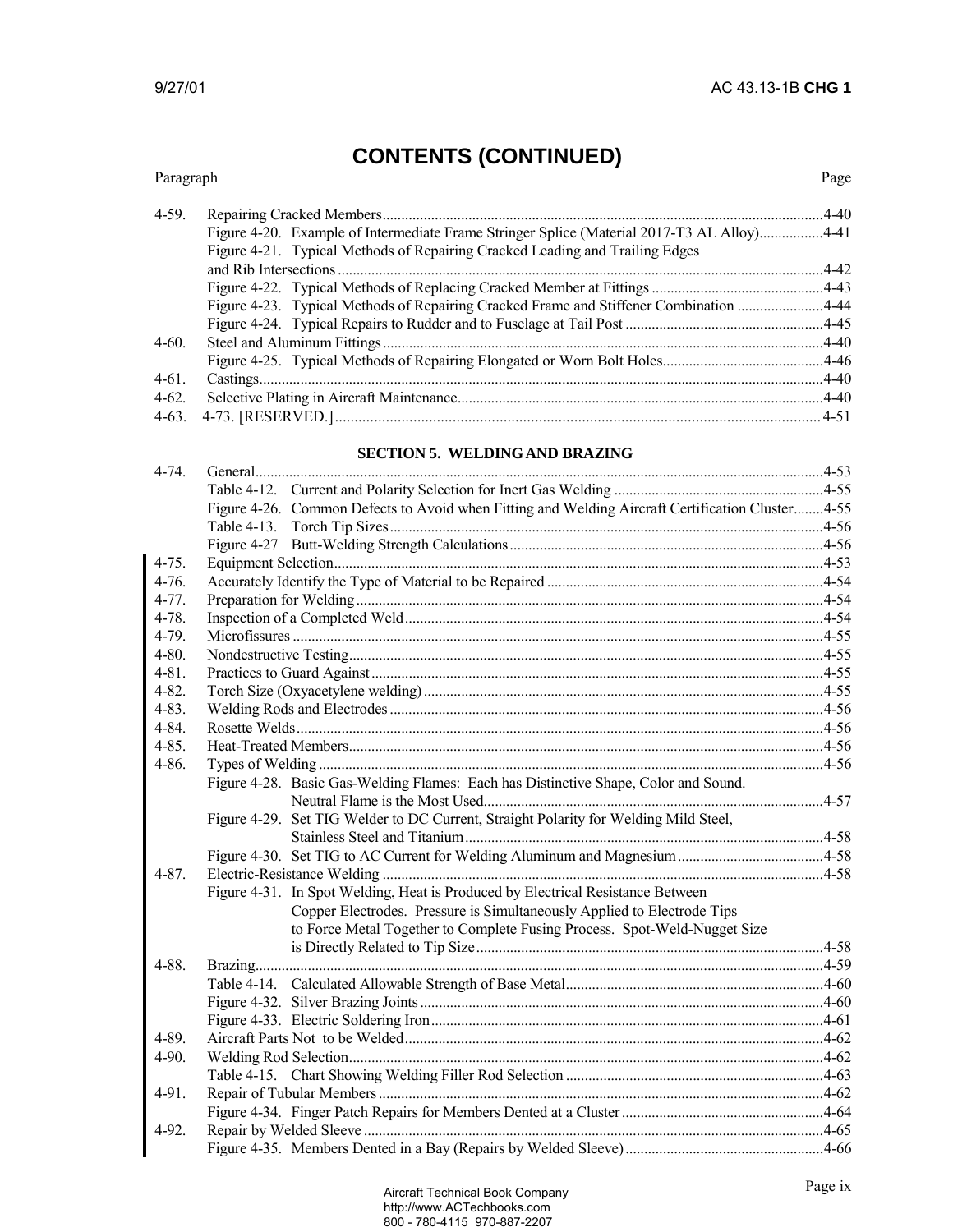#### Paragraph Page

| 4-94. |                                                                                         |  |
|-------|-----------------------------------------------------------------------------------------|--|
|       |                                                                                         |  |
|       |                                                                                         |  |
|       |                                                                                         |  |
|       |                                                                                         |  |
|       | Figure 4-38. Splicing by Outer-Sleeve Method (Replacement by Welded Outside Sleeve)4-69 |  |
|       |                                                                                         |  |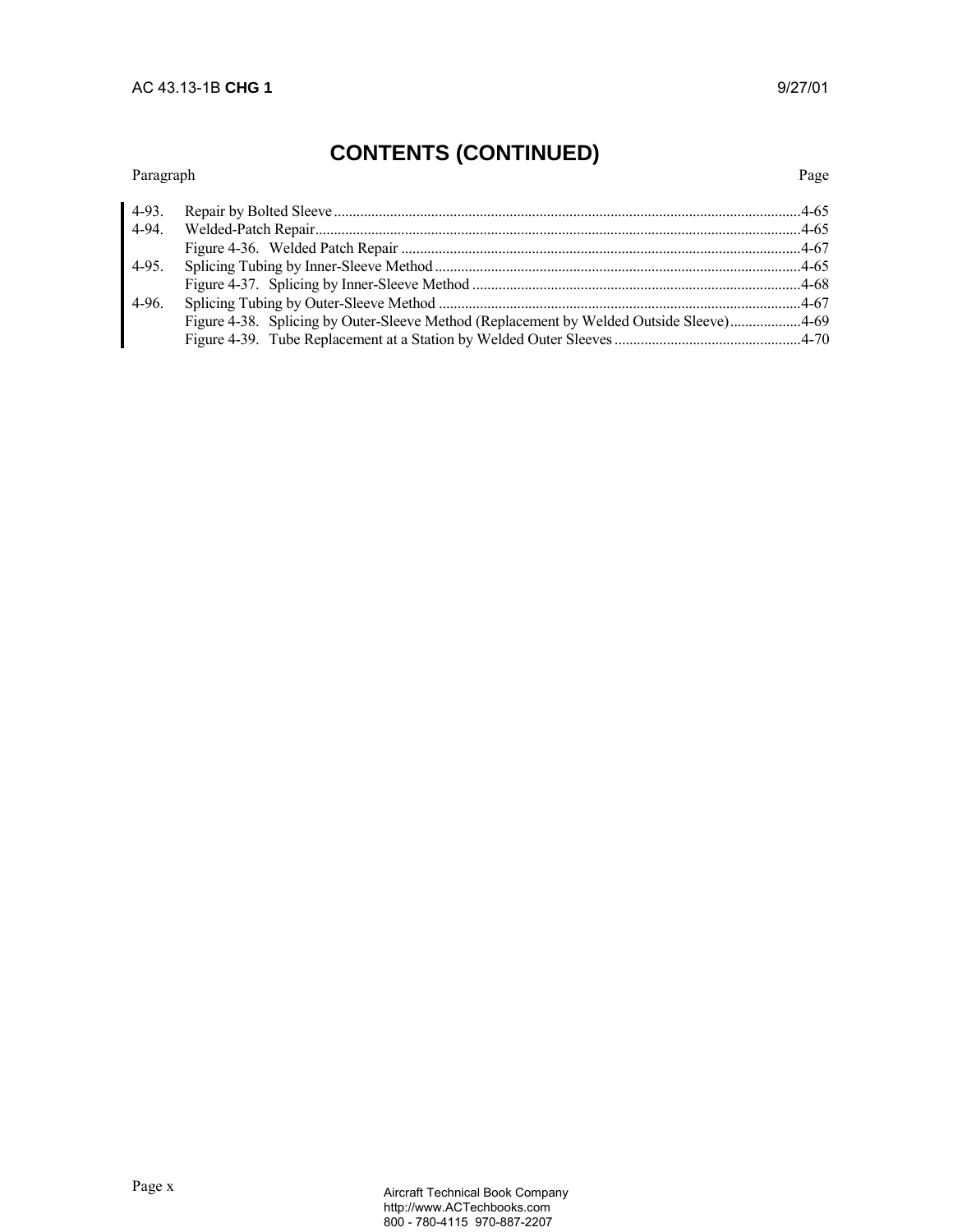Page

## **CONTENTS (CONTINUED)**

### Paragraph  $4-97.$

|            |                                                                                        | .4-70     |
|------------|----------------------------------------------------------------------------------------|-----------|
| 4-98.      |                                                                                        | $.4 - 71$ |
|            |                                                                                        |           |
| 4-99.      |                                                                                        | $.4 - 71$ |
| $4-100.$   |                                                                                        | $-4 - 73$ |
|            | Figure 4-42. Streamline Tube Splice Using Round Tube (Applicable to Landing Gear) 4-74 |           |
| $4-101.$   |                                                                                        | .4-73     |
|            | Figure 4-43. Streamline Tube Splice Using Split Sleeve                                 |           |
|            |                                                                                        | $.4 - 75$ |
|            |                                                                                        | $-4 - 73$ |
|            | Figure 4-44. Streamline Tube Splice Using Split Insert (Applicable to Landing Gear)    | $-4 - 76$ |
|            | Figure 4-45. Streamline Tube Splice Using Plates (Applicable to Landing Gear)          | $.4 - 77$ |
|            |                                                                                        | $.4 - 78$ |
|            |                                                                                        | $.4 - 79$ |
| $4 - 103.$ |                                                                                        | $-4 - 74$ |
| 4-104.     |                                                                                        | .4-75     |
|            |                                                                                        | $4 - 79$  |
|            |                                                                                        |           |

#### **SECTION 6. WELDING AND BRAZING SAFETY**

## **CHAPTER 5. NONDESTRUCTIVE INSPECTION (NDI)**

#### **SECTION 1. GENERAL**

| $5-2.$  |  |
|---------|--|
| $5-3$ . |  |
| $5-4$ . |  |
| $5 - 5$ |  |
| $5-6.$  |  |
|         |  |
|         |  |
|         |  |

#### **SECTION 2. VISUAL INSPECTION**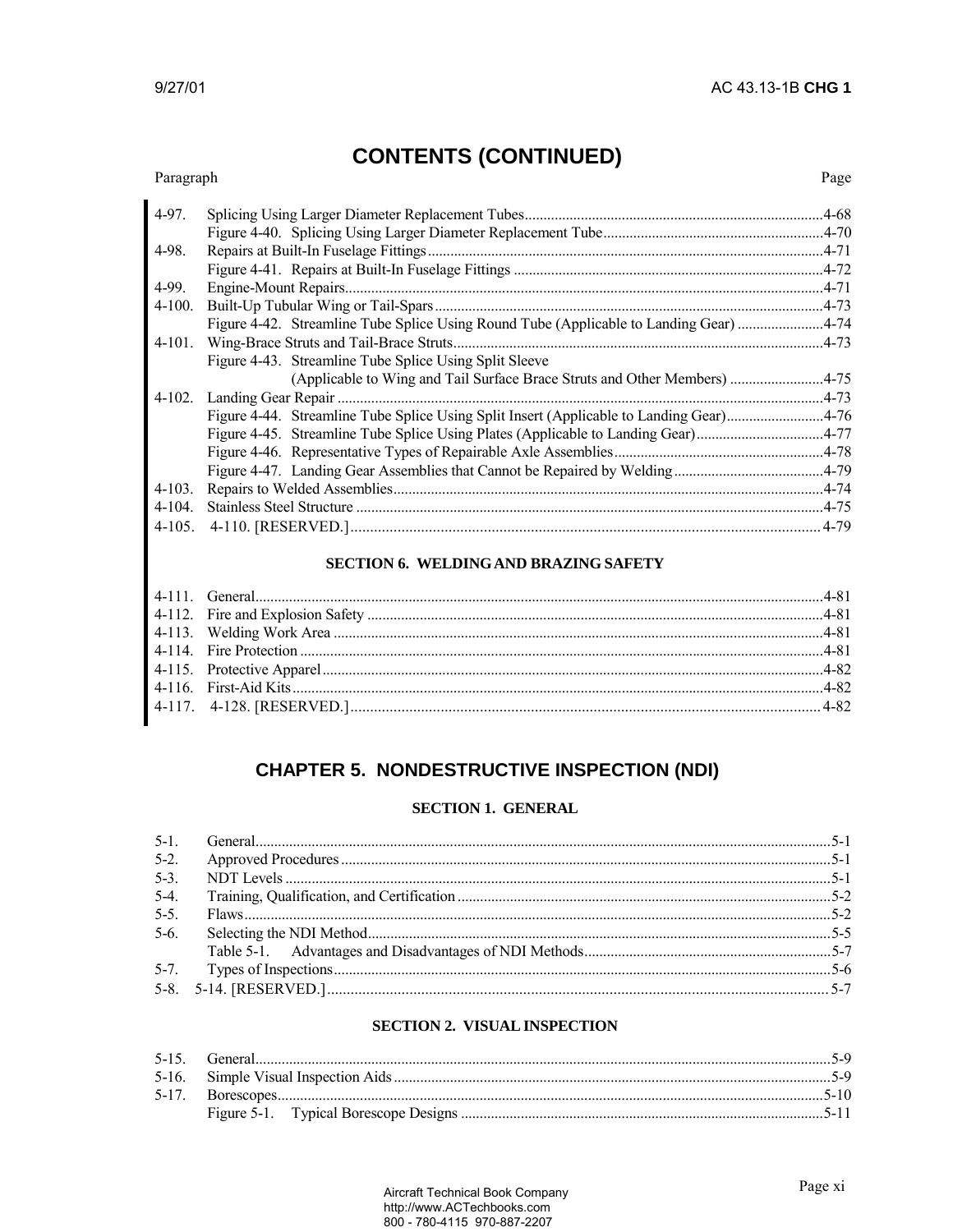$\ddot{\phantom{a}}$ 

# **CONTENTS (CONTINUED)**

### Paragraph

Page

### **SECTION 3. EDDY CURRENT INSPECTION**

| $5 - 25$ . |  |
|------------|--|
|            |  |
|            |  |
|            |  |
| $5 - 26$   |  |
| $5 - 27$ . |  |
| $5-28.$    |  |
|            |  |
| $5-29$ .   |  |
|            |  |
| $5 - 30$ . |  |
|            |  |
| $5-31$ .   |  |
|            |  |

### SECTION 4. MAGNETIC PARTICLE INSPECTION

| Table 5-2. Listing of Commonly Accepted Standards and |  |
|-------------------------------------------------------|--|
|                                                       |  |
|                                                       |  |
|                                                       |  |
|                                                       |  |
|                                                       |  |
|                                                       |  |
|                                                       |  |
|                                                       |  |
|                                                       |  |
|                                                       |  |
|                                                       |  |
|                                                       |  |

#### **SECTION 5. PENETRANT INSPECTION**

| $5-61$ |                                                                                          |  |
|--------|------------------------------------------------------------------------------------------|--|
|        | Table 5-3. Classification of Penetrant Inspection Materials Covered by MIL-I-25135E 5-30 |  |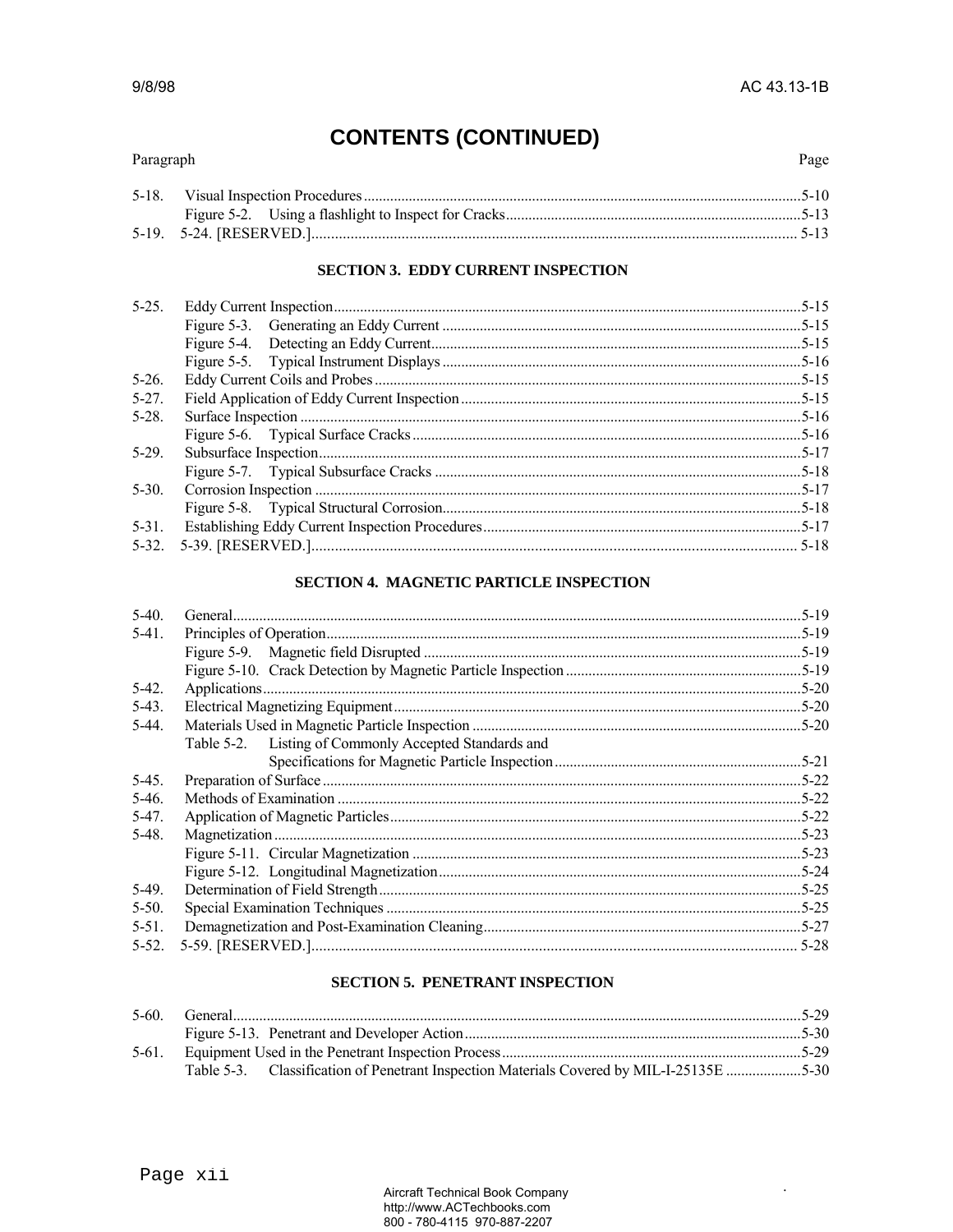Paragraph

Page

# **CONTENTS (CONTINUED)**

| $5-62.$ |                                                                          |  |
|---------|--------------------------------------------------------------------------|--|
|         | Table 5-4. Fluorescent and Visible Penetrant Inspection                  |  |
|         |                                                                          |  |
|         |                                                                          |  |
| $5-63.$ |                                                                          |  |
| $5-64.$ |                                                                          |  |
|         | Table 5-6. Listing of Commonly Accepted Standards and Specifications for |  |
|         |                                                                          |  |
|         |                                                                          |  |

#### SECTION 6. RADIOGRAPHY (X-RAY) INSPECTION

| $5 - 73$   |  |
|------------|--|
|            |  |
| $5-74$ .   |  |
| $5 - 75$ . |  |
| $5 - 76$   |  |
| $5 - 77$ . |  |
| 5-78.      |  |
| 5-79.      |  |
| $5 - 80.$  |  |
| $5 - 81$ . |  |
| $5 - 82.$  |  |
| $5 - 83$ . |  |
|            |  |
|            |  |

#### SECTION 7. ULTRASONIC INSPECTION

| $5 - 89.$ |                                                                                                 | $.5 - 41$ |
|-----------|-------------------------------------------------------------------------------------------------|-----------|
|           |                                                                                                 | $.5 - 42$ |
| $5-90.$   |                                                                                                 | $.5 - 41$ |
| 5-91.     |                                                                                                 |           |
|           | Figure 5-16. Pulse-Echo and through-Transmission Ultrasonic Inspection Techniques               | $.5 - 42$ |
| 5-92.     |                                                                                                 | .5-41     |
| 5-93.     |                                                                                                 | .5-41     |
|           |                                                                                                 | $.5 - 43$ |
|           |                                                                                                 | $.5 - 44$ |
|           |                                                                                                 |           |
|           |                                                                                                 |           |
| 5-94.     |                                                                                                 | .5-43     |
|           | Figure 5-21. Examples of Bonded Structure Configurations and Suggested Inspection Coverage 5-47 |           |
|           | Acceptable Ultrasonic Inspection Methods Associated with the<br>Table 5-7.                      |           |
|           |                                                                                                 | $.5 - 48$ |
|           | Table 5-8.                                                                                      | .5-49     |
| 5-95.     |                                                                                                 | $.5 - 46$ |
| 5-96.     |                                                                                                 | .5-50     |
| $5-97.$   |                                                                                                 |           |
|           |                                                                                                 |           |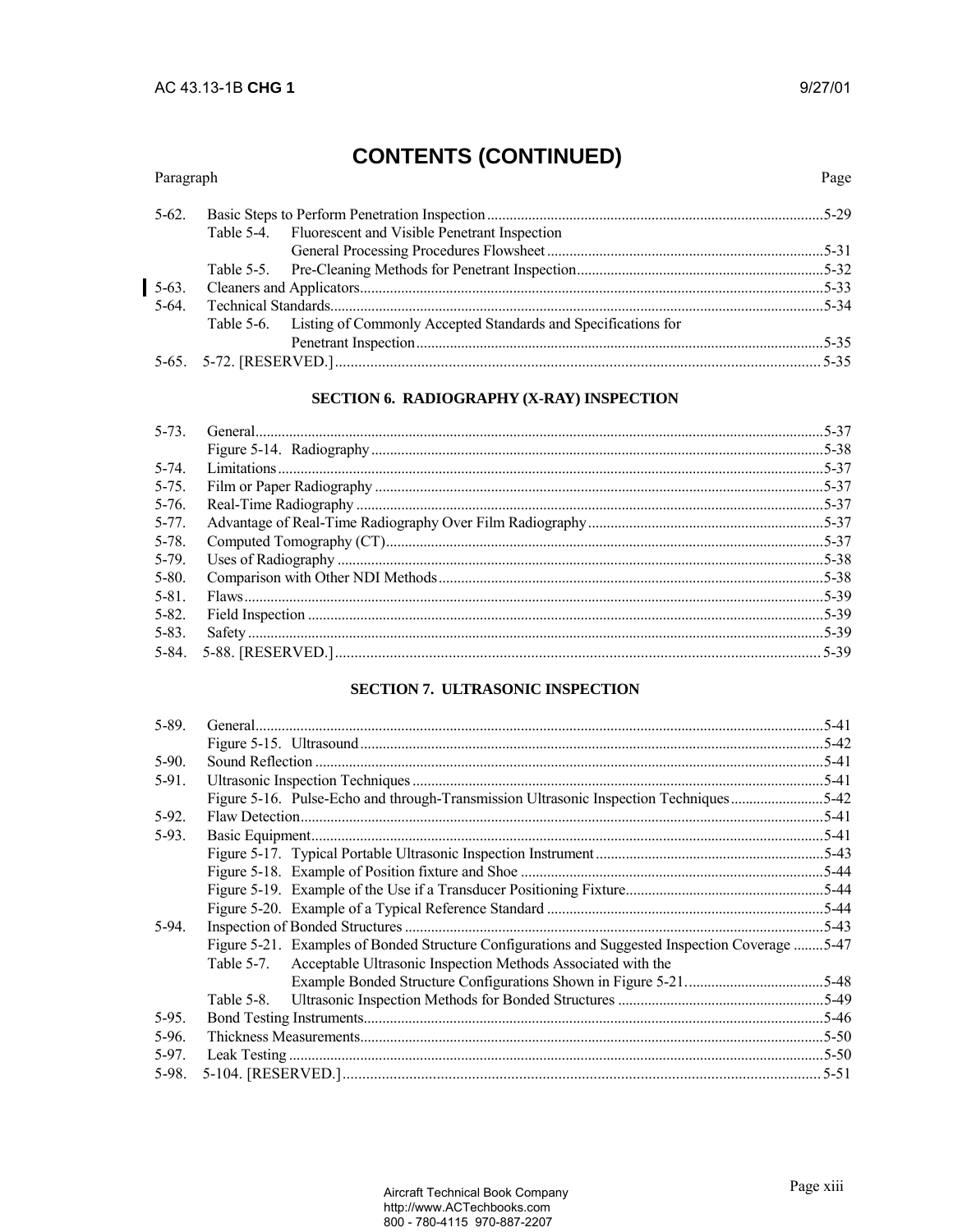$\ddot{\phantom{0}}$ 

#### 9/8/98

# **CONTENTS (CONTINUED)**

#### Paragraph

Page

#### **SECTION 8. TAP TESTING**

#### **SECTION 9. ACOUSTIC-EMISSION**

#### **SECTION 10. THERMOGRAPHY**

| $5-120$ . General. |                                |  |
|--------------------|--------------------------------|--|
|                    | 5-121 .- - 5-126. [RESERVED.]. |  |

#### **SECTION 11. HOLOGRAPHY**

| 5-127. General             |  |
|----------------------------|--|
| 5-128.—5-133. [RESERVED.]. |  |

#### **SECTION 12. SHEAROGRAPHY**

### **CHAPTER 6. CORROSION, INSPECTION & PROTECTION**

#### **SECTION 1. GENERAL**

|        | Figure 6-1. Simplified Corrosion Cell Showing Conditions which Must Exist for |  |
|--------|-------------------------------------------------------------------------------|--|
|        |                                                                               |  |
|        |                                                                               |  |
| $6-2.$ |                                                                               |  |
|        |                                                                               |  |
|        |                                                                               |  |
|        |                                                                               |  |
|        |                                                                               |  |

#### **SECTION 2. TYPES OF CORROSION**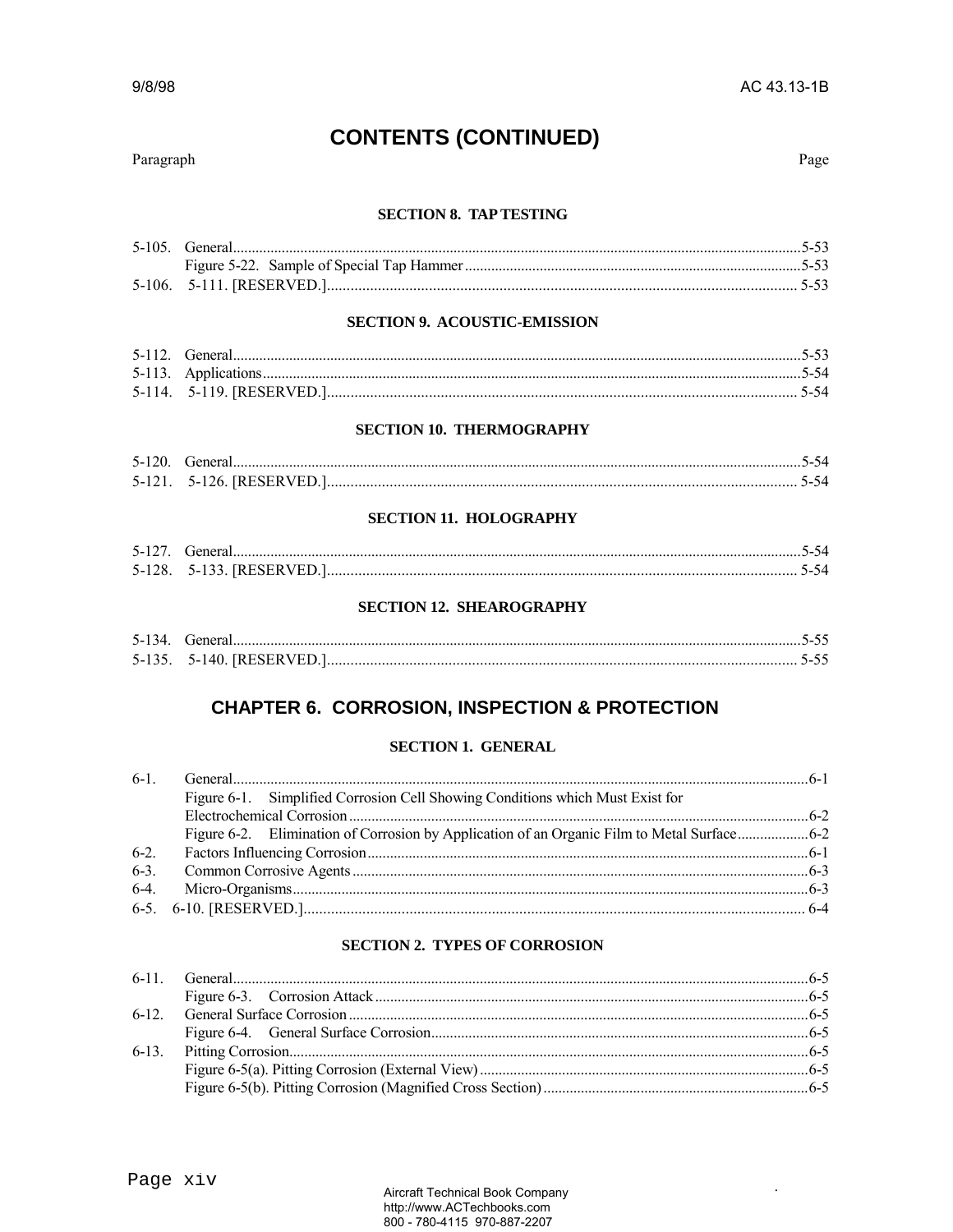#### Paragraph

9/8/98

| $6-14$ . | $.6 - 6$ |
|----------|----------|
|          |          |
| $6-15.$  |          |
|          |          |
| $6-16.$  |          |
|          |          |
| $6-17.$  |          |
|          |          |
| $6-18.$  |          |
|          |          |
| $6-19.$  |          |
|          |          |
| $6-20.$  |          |
|          |          |
| $6-21.$  |          |
| $6-22.$  |          |
|          |          |
|          | $6-10$   |

#### SECTION 3. CORROSION PROTECTION MEASURES FOR BASIC MATERIALS

| $6-29$ .   |  |
|------------|--|
| $6 - 30$   |  |
| $6 - 31$ . |  |
| $6 - 32$   |  |
| $6 - 33$ . |  |
| $6 - 34$   |  |
| $6 - 35$   |  |
| $6 - 36$   |  |
| $6 - 37$ . |  |
| $6 - 38$ . |  |
| $6 - 39$ . |  |
| $6-40.$    |  |
| $6-41$ .   |  |
| $6-42.$    |  |
|            |  |

#### SECTION 4. CORROSION PREVENTIVE MAINTENANCE

#### SECTION 5. VISUAL CORROSION INSPECTION GUIDE FOR AIRCRAFT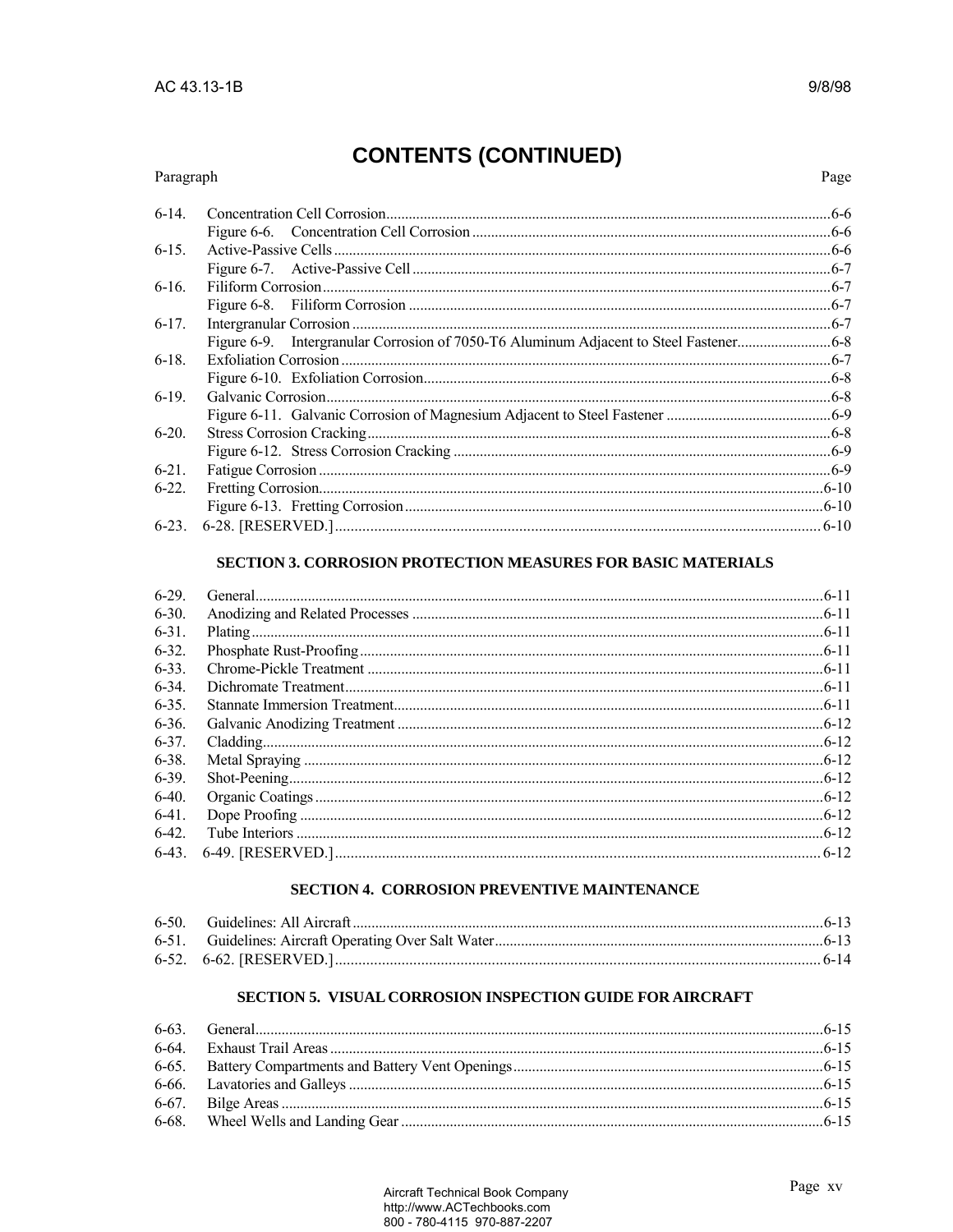#### Paragraph

Page

| 6-69      |  |
|-----------|--|
| $6 - 70.$ |  |
|           |  |
|           |  |
|           |  |
|           |  |
|           |  |
|           |  |
|           |  |
|           |  |

#### **SECTION 6. CORROSION REMOVAL PROCEDURES**

#### SECTION 7. BASIC CORROSION REMOVAL TECHNIQUES

#### SECTION 8. ALUMINUM AND ALUMINUM ALLOYS

#### **SECTION 9. MAGNESIUM AND MAGNESIUM ALLOYS**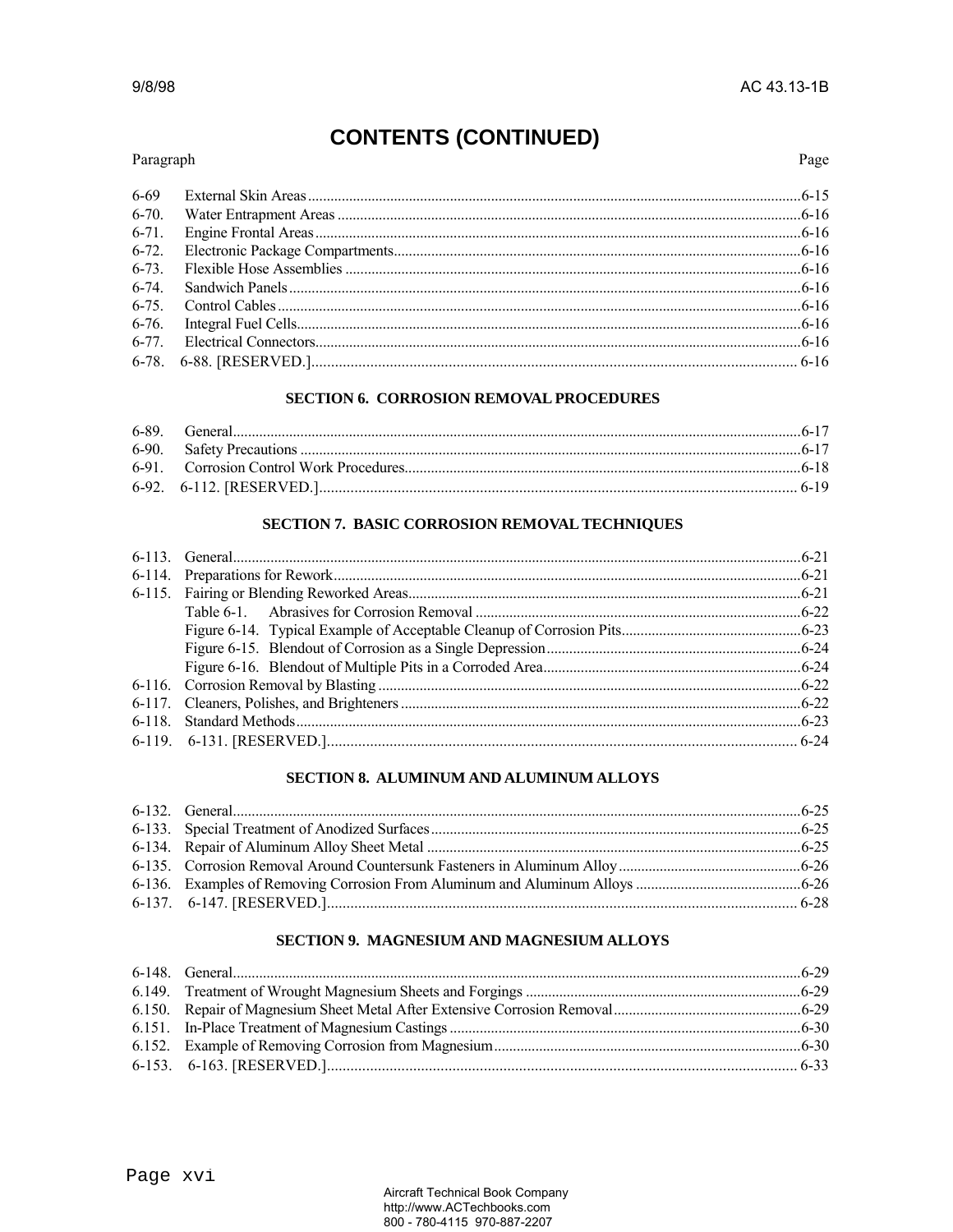#### Paragraph

Page

9/8/98

#### **SECTION 10. FERROUS METALS**

#### **SECTION 11. OTHER METALS AND ALLOYS**

#### **SECTION 12. PLATED PARTS**

#### SECTION 13. CORROSION PROOFING OF LAND PLANES CONVERTED TO SEA PLANES

#### SECTION 14. HANDLING AND CARE OF AIRCRAFT RECOVERED FROM WATER IMMERSION

### CHAPTER 7. AIRCRAFT HARDWARE, CONTROL CABLES, AND TURNBUCKLES

#### **SECTION 1. RIVETS**

| 7-1 | Generai |  |
|-----|---------|--|
|     |         |  |
|     |         |  |

#### **SECTION 2. SCREWS**

| 7-14 General |  |
|--------------|--|
|              |  |
|              |  |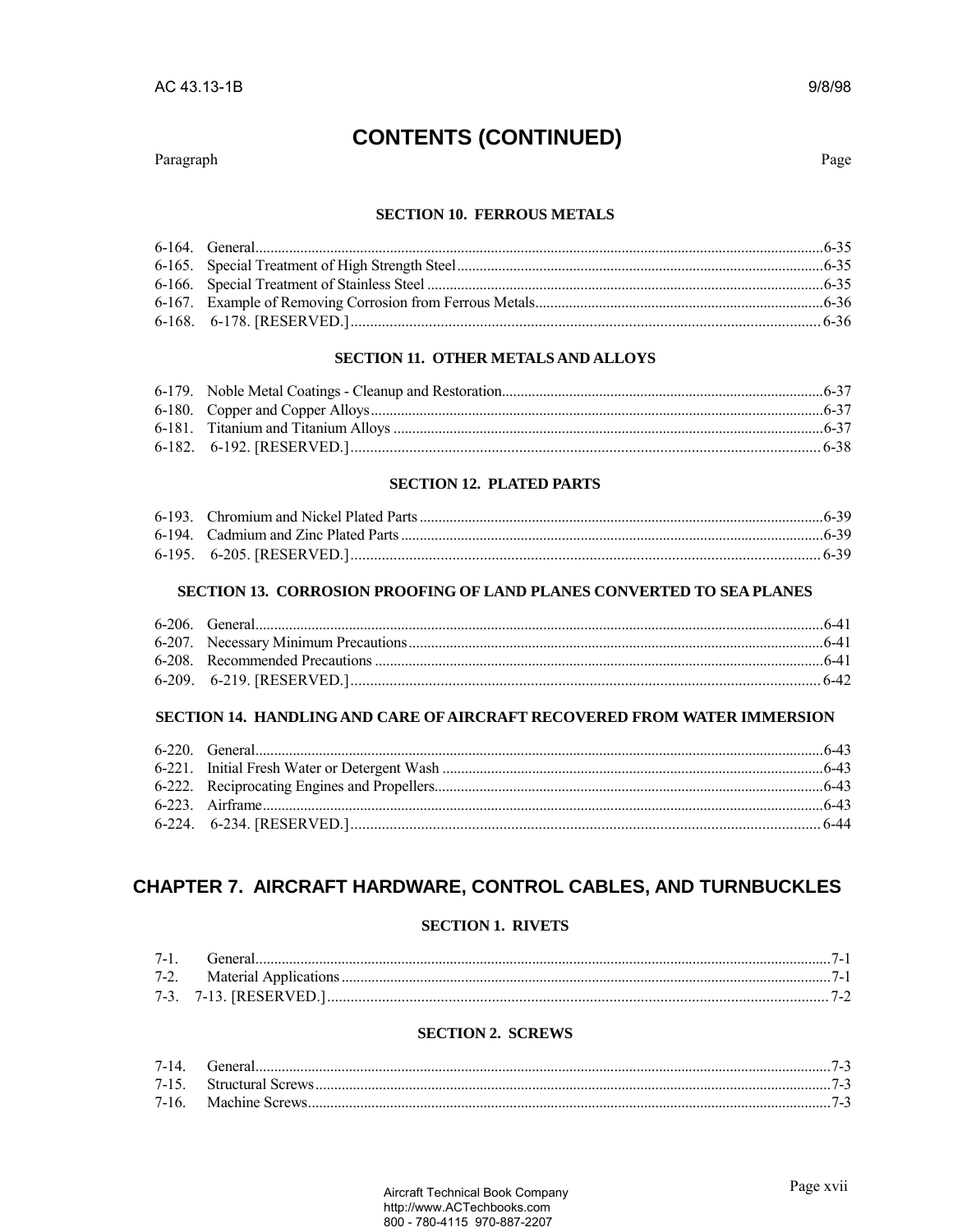$\ddot{\phantom{a}}$ 

# **CONTENTS (CONTINUED)**

### Paragraph

| 7-17. Panhead Screws (NAS600 through NAS606, NAS610 through NAS616 |  |
|--------------------------------------------------------------------|--|
|                                                                    |  |
|                                                                    |  |
|                                                                    |  |
|                                                                    |  |

#### **SECTION 3. BOLTS**

| $7 - 34$  |                                                                  |  |
|-----------|------------------------------------------------------------------|--|
| $7 - 35.$ |                                                                  |  |
| $7-36.$   |                                                                  |  |
|           |                                                                  |  |
| $7 - 37.$ |                                                                  |  |
| $7 - 38.$ |                                                                  |  |
| $7-39.$   |                                                                  |  |
| $7-40.$   |                                                                  |  |
|           |                                                                  |  |
|           |                                                                  |  |
| $7-41.$   |                                                                  |  |
| $7-42.$   |                                                                  |  |
| $7-43.$   |                                                                  |  |
| $7-44.$   |                                                                  |  |
| $7-45.$   |                                                                  |  |
| $7-46.$   | Internal Wrenching Bolts (MS20004 through MS20024) and Six Hole, |  |
|           |                                                                  |  |
| $7-47.$   |                                                                  |  |
| $7-48.$   |                                                                  |  |
| $7-49.$   |                                                                  |  |
| $7-50.$   |                                                                  |  |
| $7-51.$   |                                                                  |  |
|           |                                                                  |  |

### **SECTION 4. NUTS**

| $7-63.$   |  |
|-----------|--|
| 7-64.     |  |
|           |  |
| $7-65.$   |  |
| 7-66.     |  |
| $7-67.$   |  |
| $7-68.$   |  |
| 7-69.     |  |
| $7-70.$   |  |
| $7 - 71.$ |  |
| 7-72.     |  |
|           |  |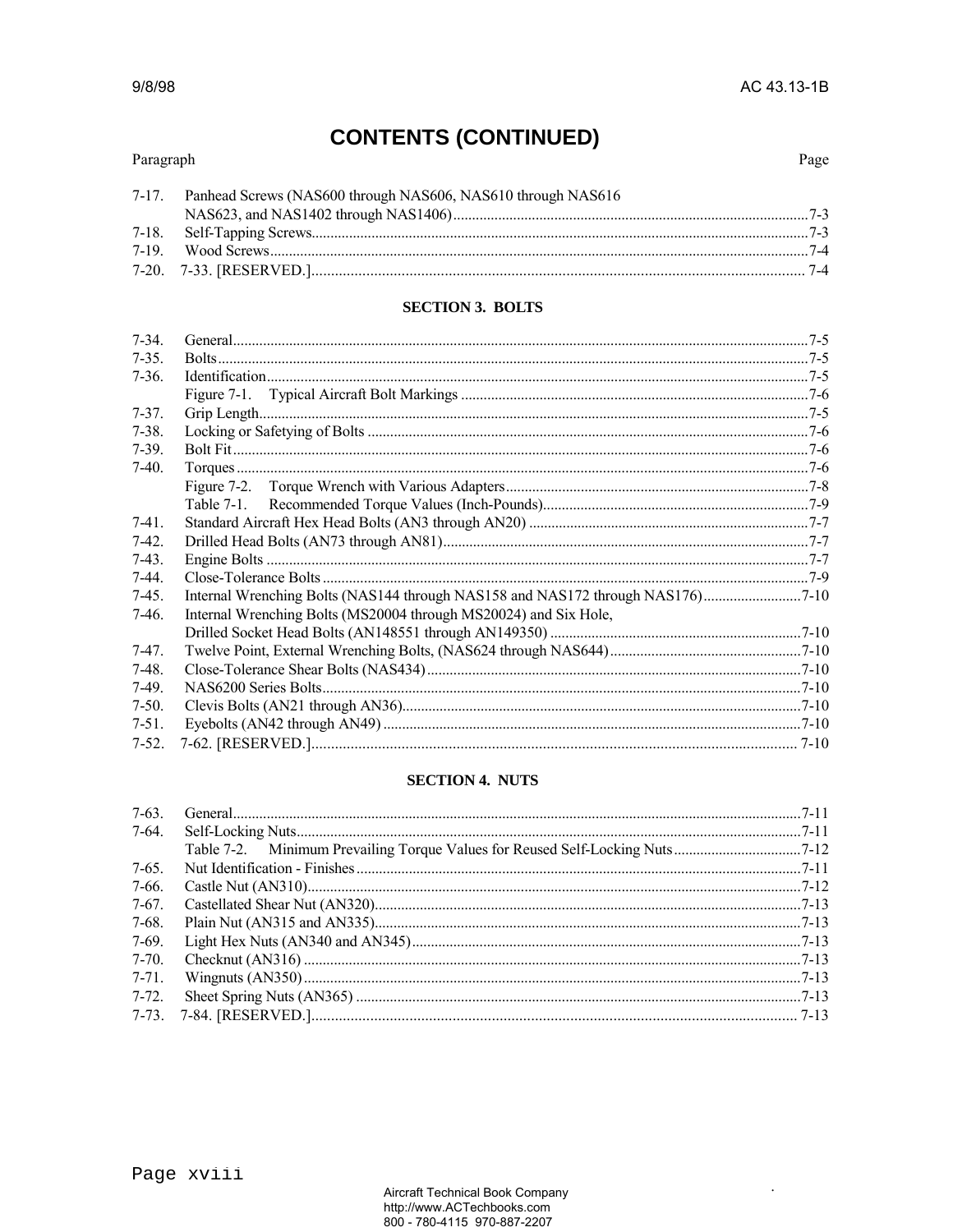#### Paragraph

Page

#### **SECTION 5. WASHERS**

#### **SECTION 6. PINS**

#### **SECTION 7. SAFETYING**

|  | $.7 - 19$ |
|--|-----------|
|  |           |
|  |           |
|  |           |
|  |           |
|  | $.7 - 21$ |
|  |           |
|  |           |
|  |           |
|  |           |
|  |           |
|  |           |
|  |           |
|  |           |
|  |           |
|  |           |
|  |           |

### SECTION 8. INSPECTION AND REPAIR OF CONTROL CABLES AND TURNBUCKLES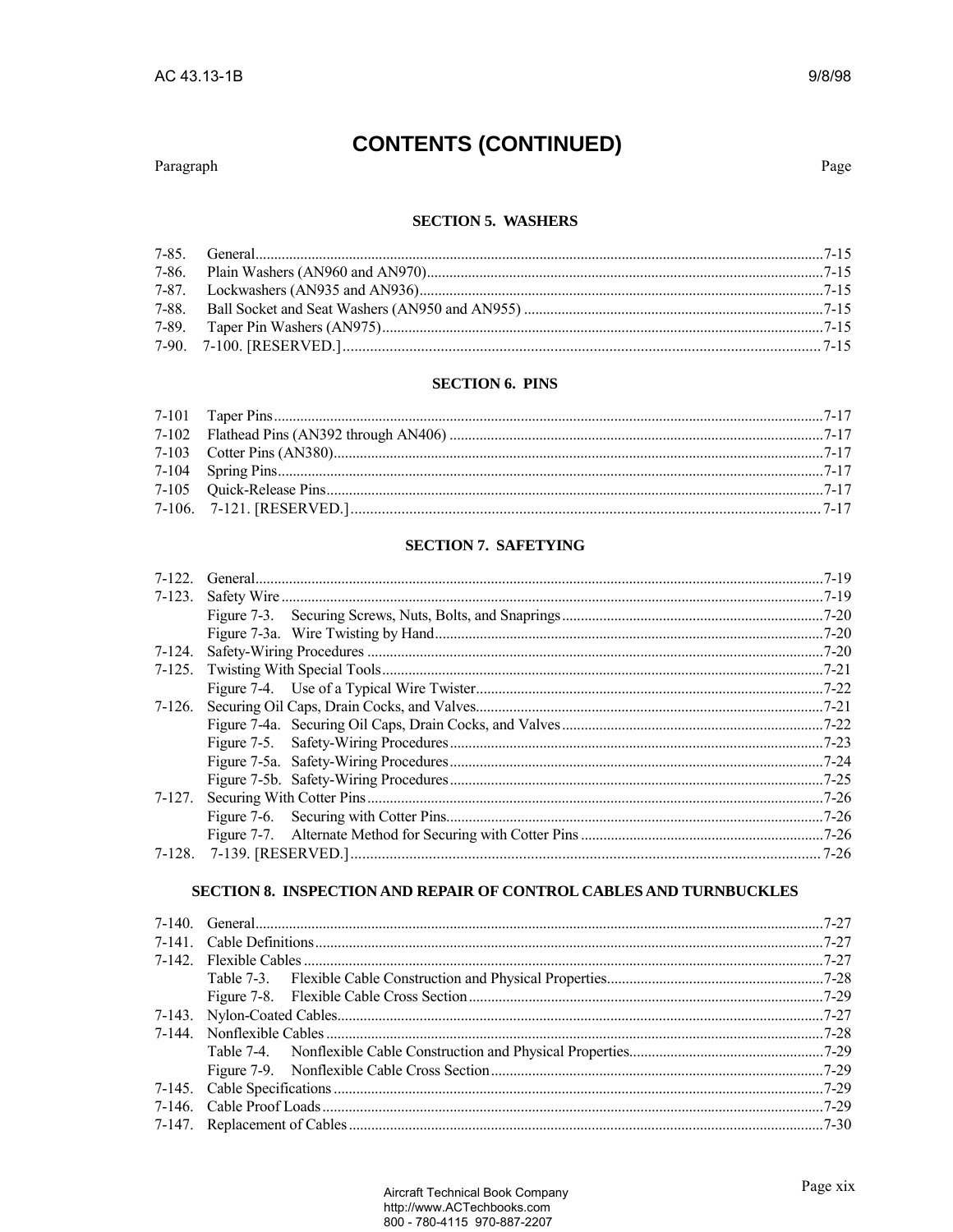$\ddot{\phantom{a}}$ 

# **CONTENTS (CONTINUED)**

### Paragraph

Page

|             | Table $7-5$ . | Straight-Shank Terminal Dimensions. (Cross Reference AN to MS: |  |
|-------------|---------------|----------------------------------------------------------------|--|
|             |               | AN-666 to MS2159, AN-667 to MS 20667, AN-668 to MS 20668,      |  |
|             |               |                                                                |  |
|             |               |                                                                |  |
|             |               |                                                                |  |
|             |               |                                                                |  |
|             |               |                                                                |  |
|             |               |                                                                |  |
|             |               |                                                                |  |
|             |               |                                                                |  |
|             |               |                                                                |  |
| 7-149.      |               |                                                                |  |
|             |               |                                                                |  |
|             |               |                                                                |  |
|             |               |                                                                |  |
|             |               |                                                                |  |
|             |               |                                                                |  |
| $7-150$ .   |               |                                                                |  |
|             |               |                                                                |  |
| 7-151.      |               |                                                                |  |
|             |               |                                                                |  |
| 7-152       |               |                                                                |  |
| $7 - 153$ . |               |                                                                |  |
|             |               |                                                                |  |

#### **SECTION 9. TURNBUCKLES**

#### SECTION 10. SAFETY METHODS FOR TURNBUCKLES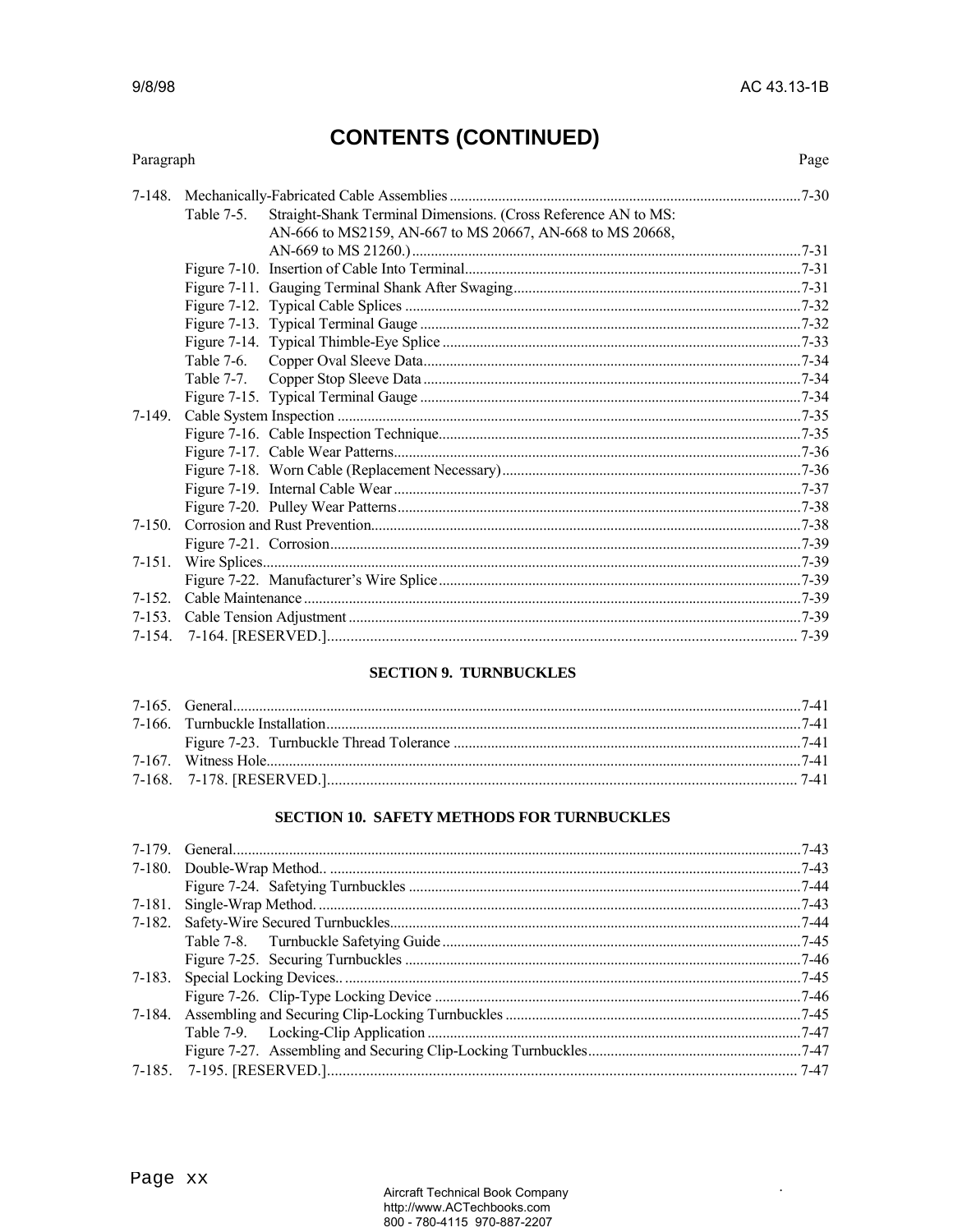Paragraph

Page

#### SECTION 11. HARDWARE IDENTIFICATION TABLES

### **CHAPTER 8. ENGINES, FUEL, EXHAUST, AND PROPELLERS**

#### **SECTION 1. ENGINES**

| $8-1$ .   |             |  |
|-----------|-------------|--|
| $8-2$ .   |             |  |
| $8-3.$    |             |  |
| $8-4$     |             |  |
| $8-5$ .   |             |  |
| $8-6.$    |             |  |
| $8-7.$    |             |  |
| $8-8.$    |             |  |
| $8-9$ .   |             |  |
| $8-10.$   |             |  |
| $8 - 11.$ |             |  |
|           |             |  |
| $8-12.$   |             |  |
| $8-13.$   |             |  |
| $8-14.$   |             |  |
|           |             |  |
| $8-15.$   |             |  |
|           |             |  |
|           | Figure 8-3. |  |
|           |             |  |
|           |             |  |
| $8-16.$   |             |  |
|           |             |  |
|           |             |  |
|           |             |  |
|           |             |  |
|           |             |  |
|           |             |  |
|           |             |  |
| $8-17.$   |             |  |
| $8-18.$   |             |  |
|           |             |  |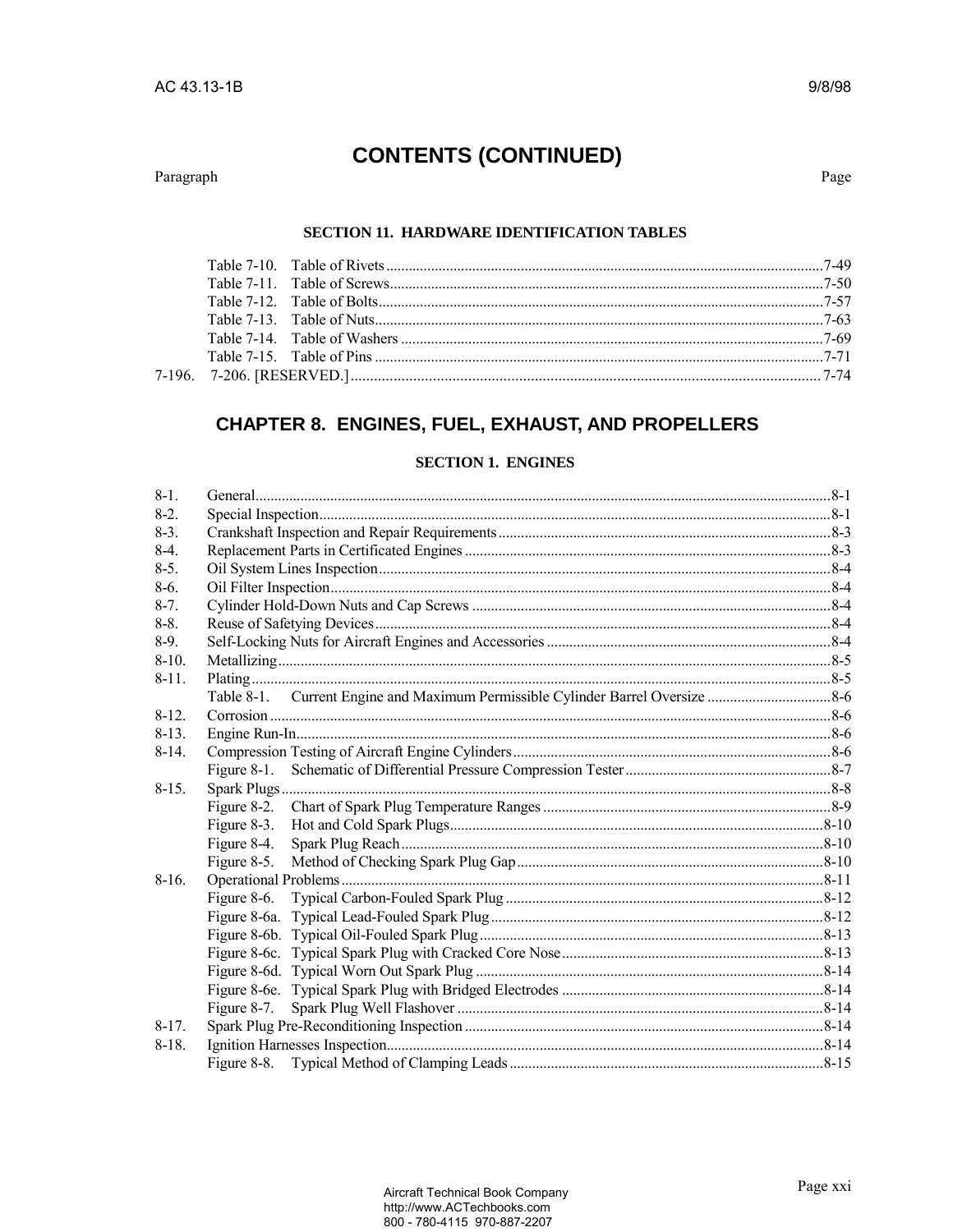.

# **CONTENTS (CONTINUED)**

#### Paragraph Page0

#### **SECTION 2. FUEL SYSTEMS**

| $8-32.$  |  |
|----------|--|
| $8-33.$  |  |
| $8-34$ . |  |
|          |  |
| $8-36$ . |  |
|          |  |
|          |  |
|          |  |
|          |  |

#### **SECTION 3. EXHAUST SYSTEMS**

| $8-45.$ |                                                                                  |          |
|---------|----------------------------------------------------------------------------------|----------|
| $8-46.$ |                                                                                  |          |
|         | Figure 8-13. Typical Muffler Wall Fatigue Failure at Exhaust Outlet.             |          |
|         | (A. Complete Muffler Assembly with Heat Shroud Removed; B.                       |          |
|         |                                                                                  |          |
|         | Figure 8-14. Typical Muffler Wall Failure. (A. Complete Muffler Assembly with    |          |
|         | Heat Shroud Removed; B. Detail View of Failure; C. Cross Section of              |          |
|         |                                                                                  | $8 - 24$ |
|         | Figure 8-15. Typical Muffler Wall Fatigue Failure. (A. Complete Muffler Assembly |          |
|         |                                                                                  |          |
|         |                                                                                  |          |
| $8-47.$ |                                                                                  |          |
| 8-48.   |                                                                                  |          |
|         |                                                                                  |          |
|         |                                                                                  |          |
|         |                                                                                  |          |
|         |                                                                                  |          |
|         |                                                                                  |          |
|         |                                                                                  |          |
| 8-49.   |                                                                                  |          |
|         |                                                                                  |          |
|         |                                                                                  |          |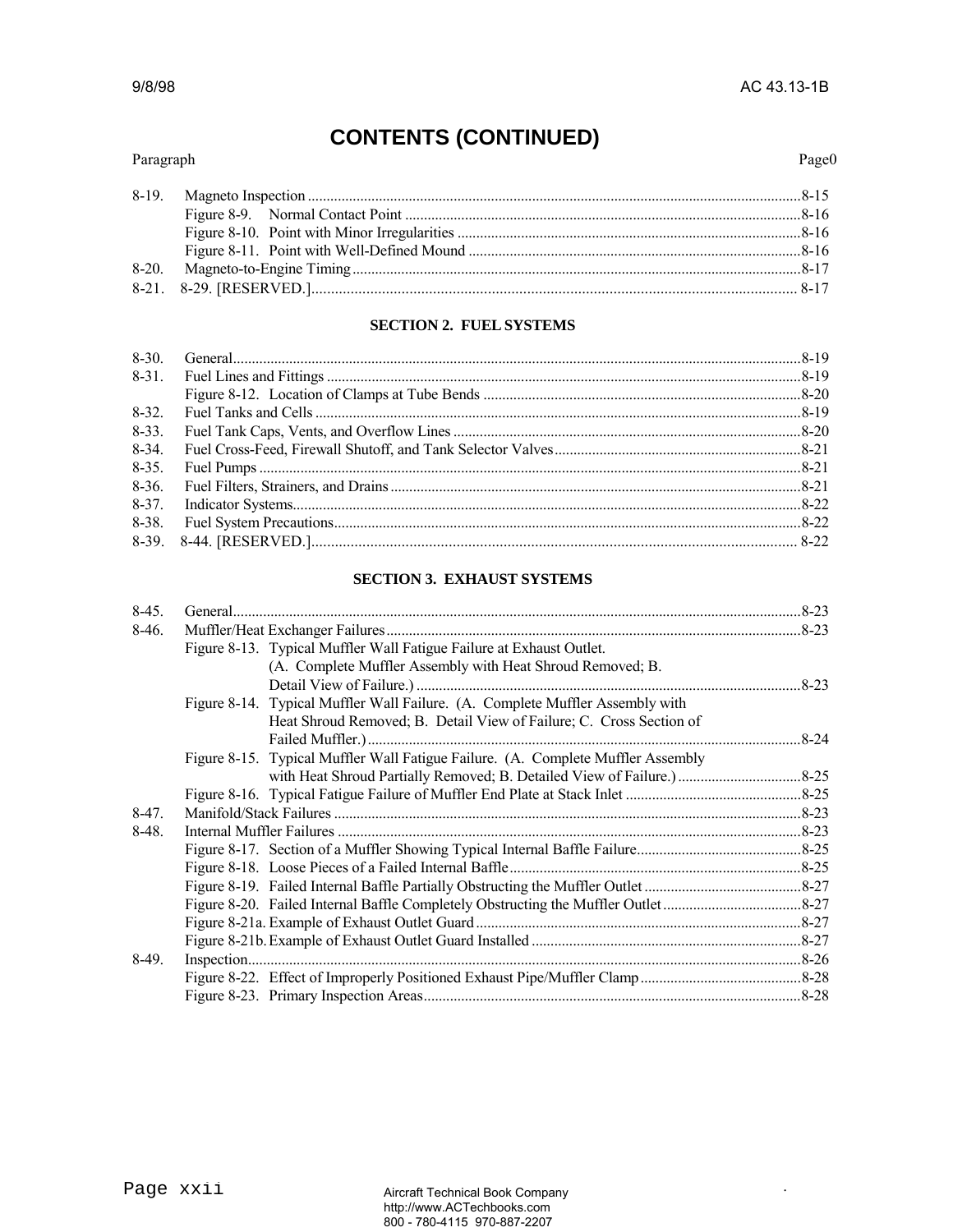#### Paragraph

#### **SECTION 4. REPAIR OF METAL PROPELLERS**

| $8 - 71$ . |                                                                                                 | $.8 - 29$ |
|------------|-------------------------------------------------------------------------------------------------|-----------|
| $8 - 72.$  |                                                                                                 | $.8 - 29$ |
| $8-73.$    |                                                                                                 | $.8 - 29$ |
|            | Figure 8-24. Method of Repairing Surface Cracks, Nicks, etc., on Aluminum-Alloy Propellers 8-30 |           |
|            | Figure 8-25. Correct and Incorrect Method of Reworking Leading Edge of                          |           |
|            |                                                                                                 | $.8 - 30$ |
|            |                                                                                                 |           |
| $8-74.$    |                                                                                                 | $.8 - 31$ |
|            |                                                                                                 |           |
|            |                                                                                                 |           |
| $8 - 75.$  |                                                                                                 | $.8-33$   |
| $8-76.$    |                                                                                                 | .8-33     |
|            | Figure 8-29. Repair of Fixed-Pitch Hub and Propeller with Elongated or Damaged Bolt Holes 8-35  |           |
| $8 - 77$ . |                                                                                                 | $.8 - 34$ |
| $8-78.$    |                                                                                                 | $.8 - 34$ |
|            |                                                                                                 |           |
|            |                                                                                                 |           |

### **SECTION 5. INSPECTION OF PROPELLERS**

### **SECTION 6. PROPELLER TRACKING AND VIBRATION**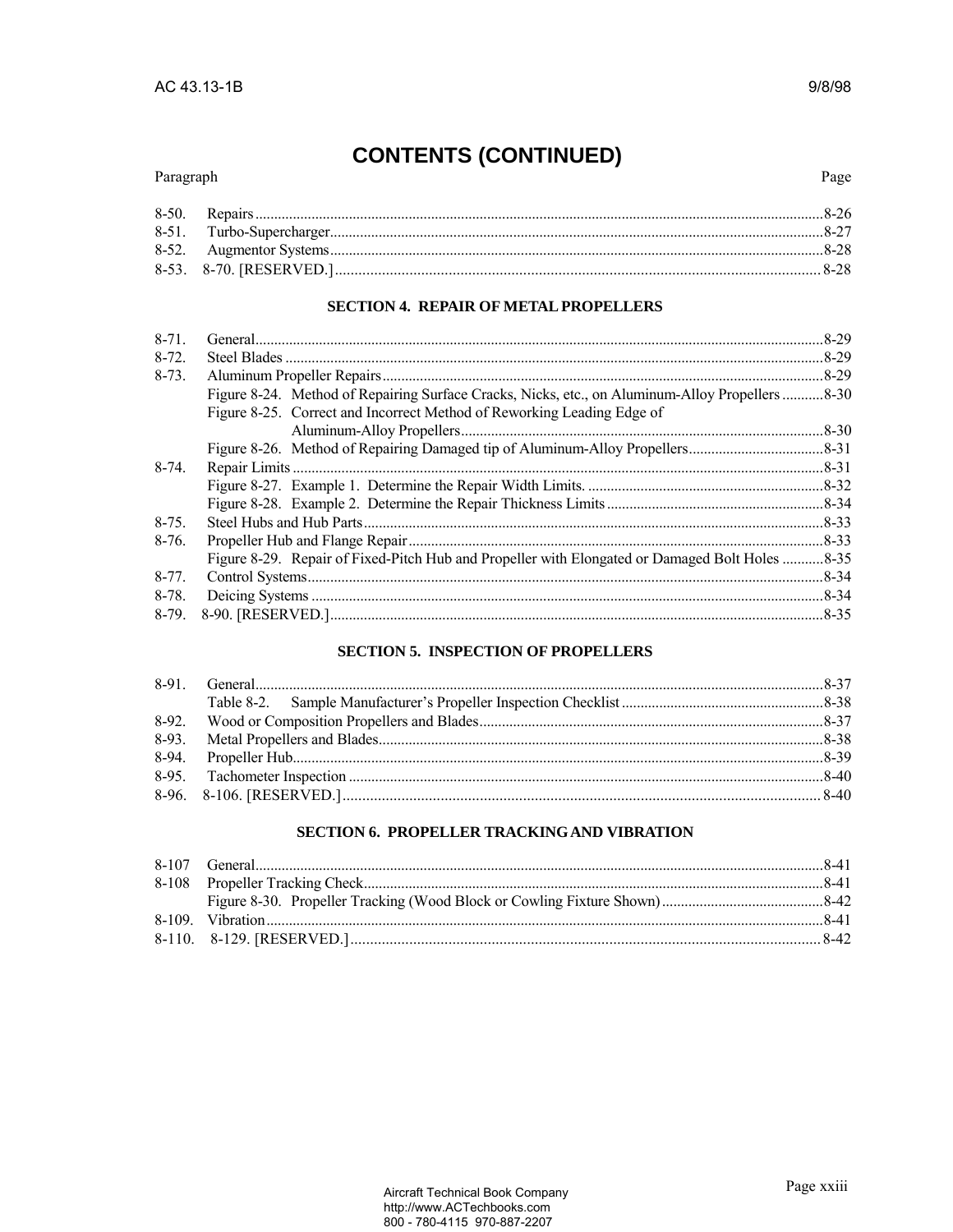$\mbox{Paragraph}$ 

Page.

### **CHAPTER 9. AIRCRAFT SYSTEMS AND COMPONENTS**

#### SECTION 1. INSPECTION AND MAINTENANCE OF LANDING GEAR

| $9-1$ .     |  |
|-------------|--|
| $9 - 2$     |  |
| $9 - 3$     |  |
| $9-4$       |  |
|             |  |
| $9 - 5$     |  |
| $9-6.$      |  |
| $9 - 7$ .   |  |
| $9 - 8$     |  |
|             |  |
| $9 - 9$ .   |  |
| $9-10.$     |  |
| Figure 9-2. |  |
| Figure 9-3. |  |
| Figure 9-4. |  |
| Figure 9-5. |  |
| Figure 9-6. |  |
| $9 - 11$ .  |  |
| $9 - 12$    |  |
| $9 - 13$ .  |  |
| $9-14.$     |  |
|             |  |
| $9 - 15$ .  |  |
| $9-16.$     |  |
| $9 - 17$ .  |  |
| $9 - 18$ .  |  |
| $9-19.$     |  |
| $9 - 20$ .  |  |
| $9 - 21$    |  |
|             |  |

#### **SECTION 2. HYDRAULIC SYSTEMS**

| Figure 9-8. Hose Assembly Instructions (Can Be Used for Low Pressure Hydraulic Fluid, |  |
|---------------------------------------------------------------------------------------|--|
|                                                                                       |  |
|                                                                                       |  |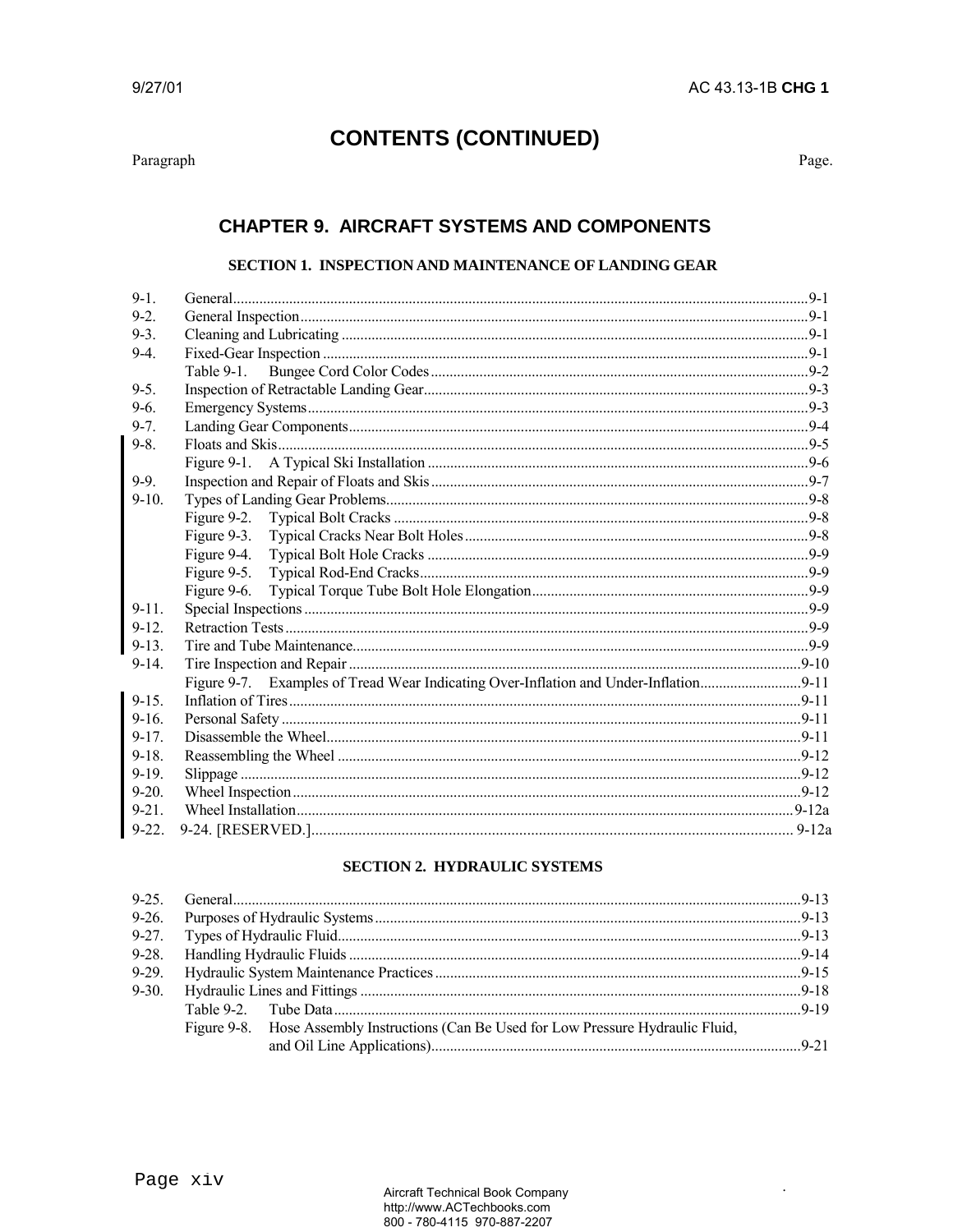#### Paragraph

#### **SECTION 3. EMERGENCY EQUIPMENT**

| 9-38.<br>$9 - 39.$<br>$9-40.$<br>$9-41.$<br>$9-42.$<br>$9-43.$<br>$9-44$ .<br>$9-45.$<br>$9-46.$<br>$9-47.$<br>$9-48.$<br>$9-49.$<br>$9 - 50.$<br>$9 - 51$ .<br>$.9-43$ | $9 - 37$ . |  |
|-------------------------------------------------------------------------------------------------------------------------------------------------------------------------|------------|--|
|                                                                                                                                                                         |            |  |
|                                                                                                                                                                         |            |  |
|                                                                                                                                                                         |            |  |
|                                                                                                                                                                         |            |  |
|                                                                                                                                                                         |            |  |
|                                                                                                                                                                         |            |  |
|                                                                                                                                                                         |            |  |
|                                                                                                                                                                         |            |  |
|                                                                                                                                                                         |            |  |
|                                                                                                                                                                         |            |  |
|                                                                                                                                                                         |            |  |
|                                                                                                                                                                         |            |  |
|                                                                                                                                                                         |            |  |
|                                                                                                                                                                         |            |  |
|                                                                                                                                                                         |            |  |
|                                                                                                                                                                         |            |  |
|                                                                                                                                                                         |            |  |
|                                                                                                                                                                         |            |  |
|                                                                                                                                                                         |            |  |
|                                                                                                                                                                         |            |  |

#### **SECTION 4. CABIN INTERIOR**

### **CHAPTER 10. WEIGHT AND BALANCE**

#### **SECTION 1. TERMINOLOGY**

|  | <u>beciton in illuminologi</u>                                                       |  |
|--|--------------------------------------------------------------------------------------|--|
|  |                                                                                      |  |
|  |                                                                                      |  |
|  |                                                                                      |  |
|  |                                                                                      |  |
|  |                                                                                      |  |
|  |                                                                                      |  |
|  | Figure 10-5. Empty Weight and Empty Center of Gravity - Tail-Wheel Type Aircraft10-6 |  |
|  |                                                                                      |  |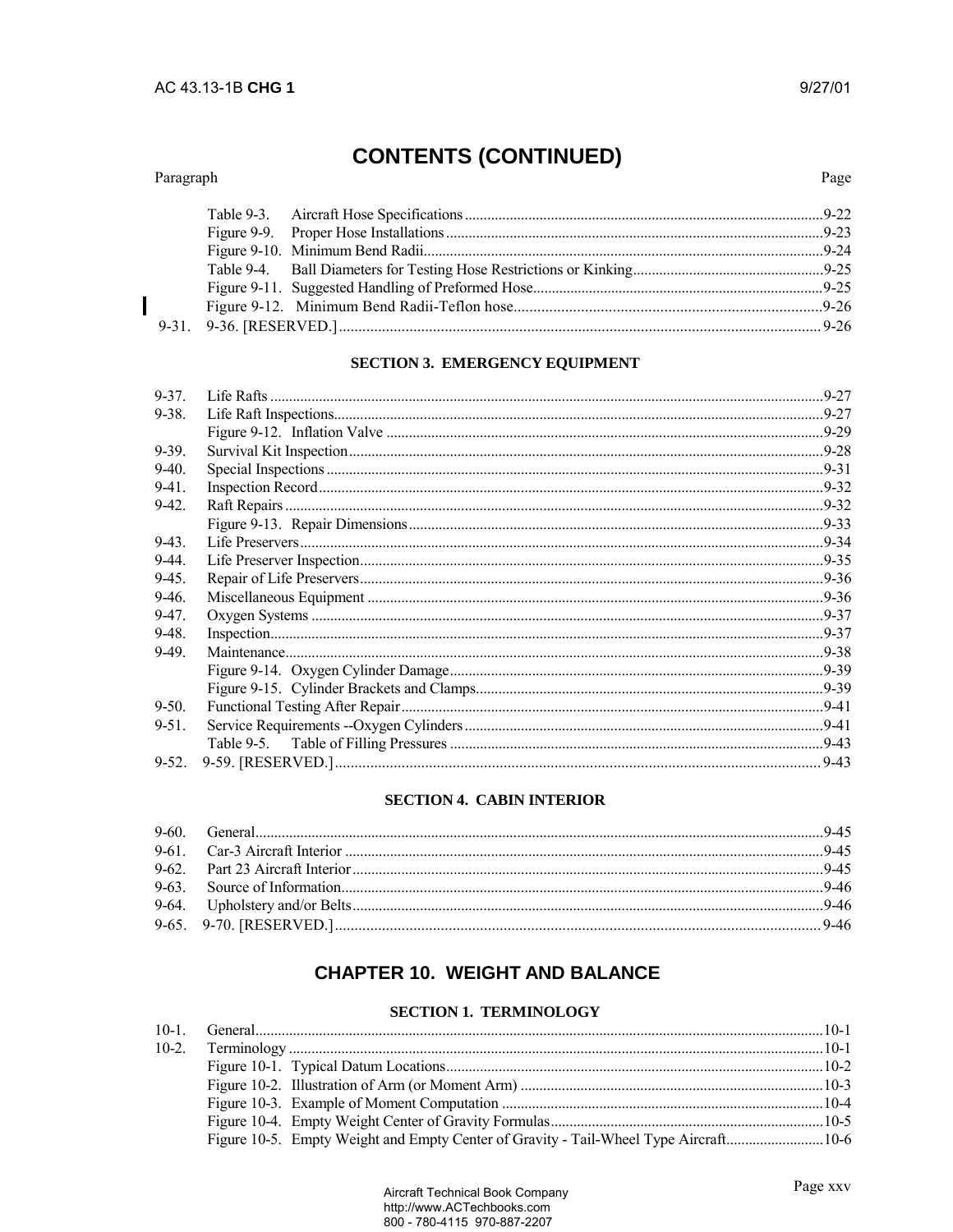| Paragraph |  | Page |
|-----------|--|------|
|           |  |      |

.

| Figure 10-6. Empty Weight and Empty Weight Center of Gravity - Nosewheel Type Aircraft10-7 |  |
|--------------------------------------------------------------------------------------------|--|
|                                                                                            |  |
|                                                                                            |  |
|                                                                                            |  |

#### **SECTION 2. WEIGHING PROCEDURES**

| $10-15$ . |                                                                                                  |  |
|-----------|--------------------------------------------------------------------------------------------------|--|
|           | Figure 10-9. Empty Weight and Empty Weight Center of Gravity                                     |  |
|           |                                                                                                  |  |
|           |                                                                                                  |  |
|           |                                                                                                  |  |
|           |                                                                                                  |  |
| $10-17.$  |                                                                                                  |  |
|           | Figure 10-10. Example of Check of Most Forward Weight and Balance Extreme10-13                   |  |
|           | Figure 10-11. Example of Check of Most Rearward Weight and Balance Extreme10-15                  |  |
| $10-18.$  |                                                                                                  |  |
|           | Figure 10-12. Loading Conditions: Determination of the Number of Passengers                      |  |
|           |                                                                                                  |  |
|           | Figure 10-13. Loading Conditions: Determination of the Fuel and Baggage Permissible              |  |
|           |                                                                                                  |  |
|           | Figure 10-14. Loading Conditions: Determination of the Fuel and the Number and                   |  |
|           |                                                                                                  |  |
| $10-19.$  |                                                                                                  |  |
| $10-20.$  |                                                                                                  |  |
|           |                                                                                                  |  |
|           | Figure 10-16. Example of Moment and Weight Changes Resulting From Equipment Changes  10-20       |  |
| $10-21.$  |                                                                                                  |  |
|           | Figure 10-17. Sample Weight and Balance Report to Determine Empty Weight Center of Gravity 10-21 |  |
|           | Figure 10-18. Sample Weight and Balance Report Including an Equipment Change                     |  |
|           |                                                                                                  |  |
| $10 - 22$ |                                                                                                  |  |
|           |                                                                                                  |  |
|           |                                                                                                  |  |
|           |                                                                                                  |  |

### **CHAPTER 11. AIRCRAFT ELECTRICAL SYSTEMS**

#### **SECTION 1. INSPECTION AND CARE OF ELECTRICAL SYSTEMS**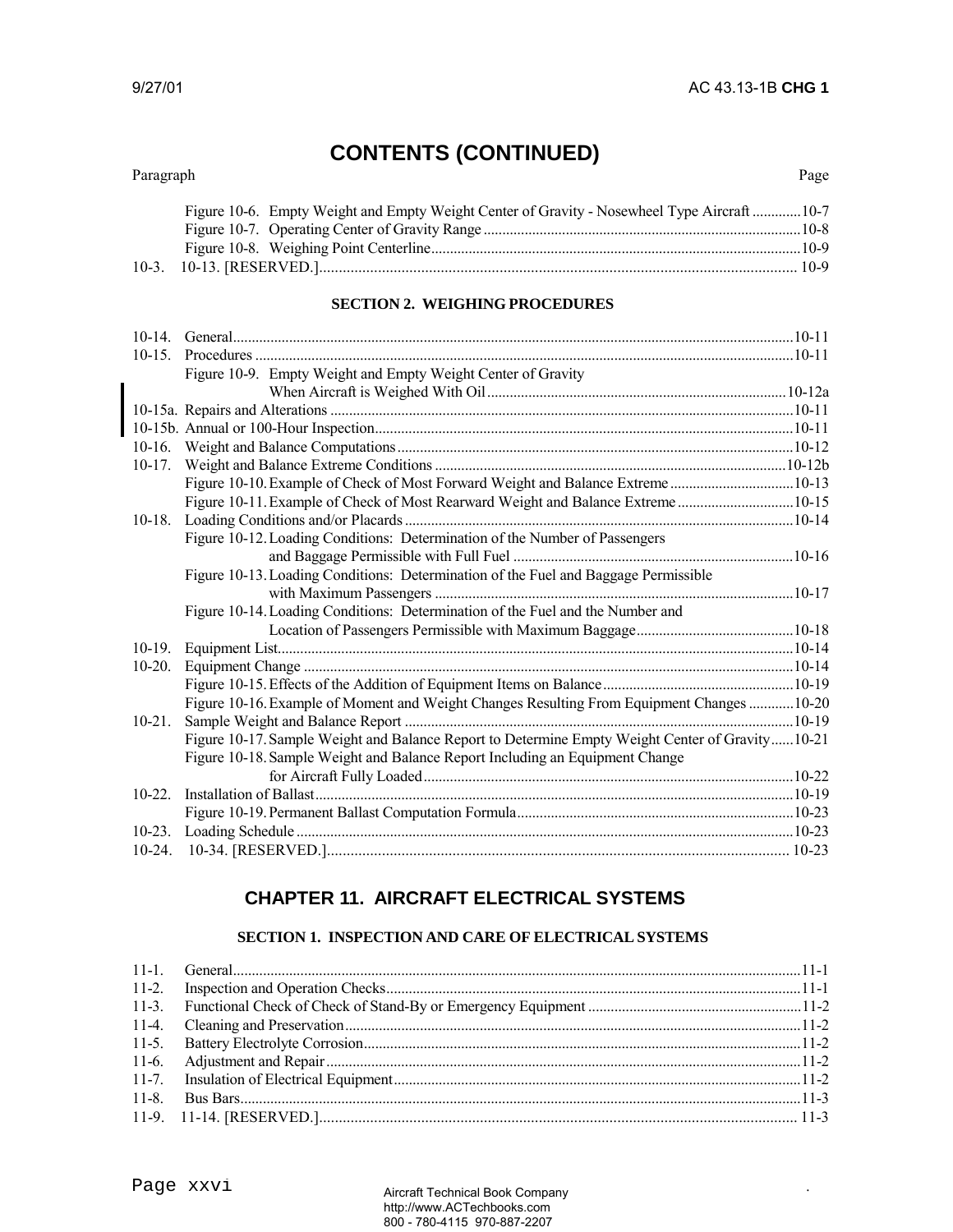#### Paragraph

Page

### **SECTION 2. STORAGE BATTERIES**

#### SECTION 3. INSPECTION OF EQUIPMENT INSTALLATION

#### SECTION 4. INSPECTION OF CIRCUIT-PROTECTION DEVICES

#### **SECTION 5. ELECTRICAL WIRE RATING**

|  | Table 11-8. Examples of Determining Maximum Run Length Using Figure 11-3 11-22 |  |
|--|--------------------------------------------------------------------------------|--|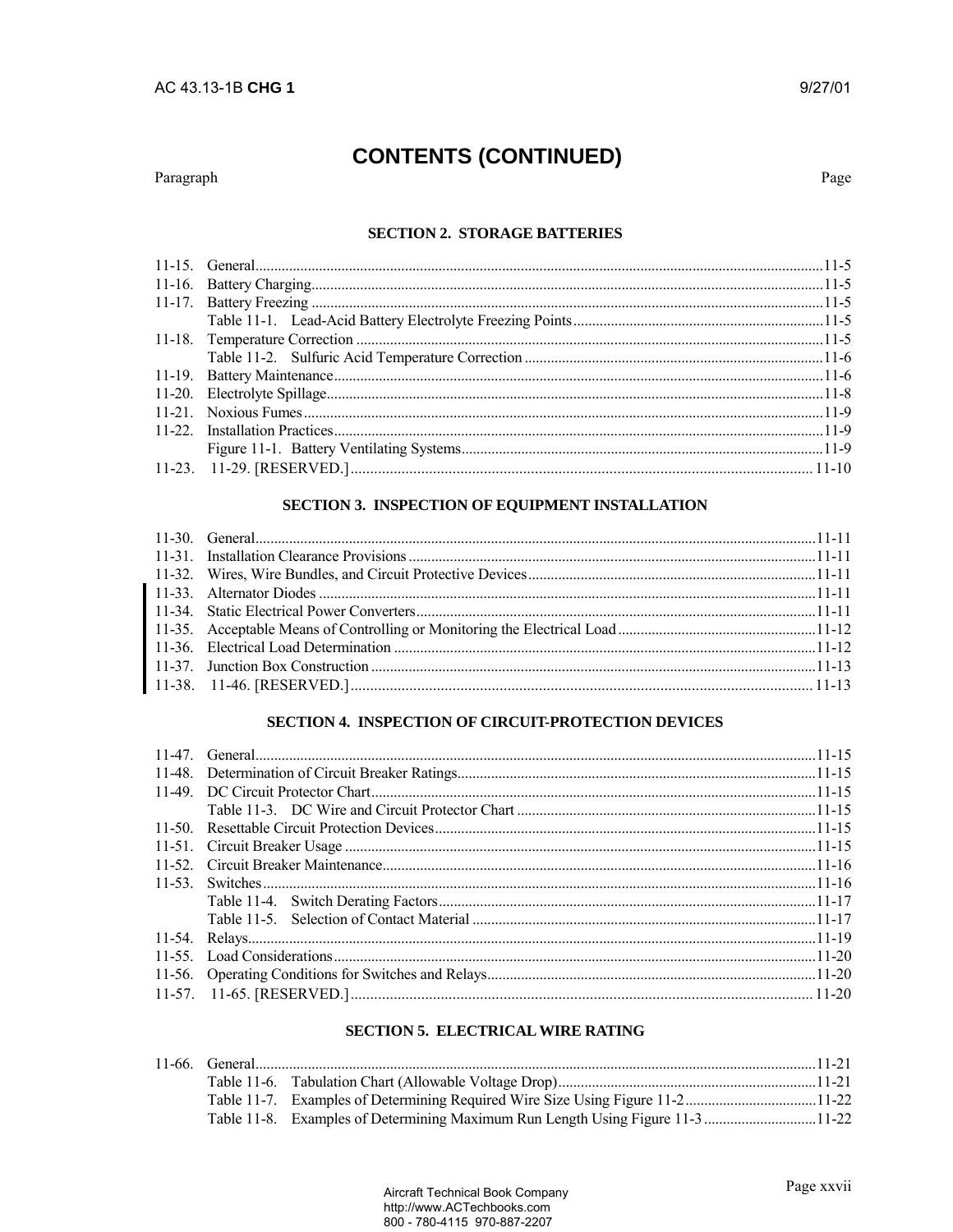#### Paragraph

Page

| $11-68$ . |  |
|-----------|--|
|           |  |
|           |  |
|           |  |
|           |  |
|           |  |
|           |  |
|           |  |
|           |  |

#### SECTION 6. AIRCRAFT ELECTRICAL WIRE SELECTION

#### **SECTION 7. TABLE OF ACCEPTABLE WIRES**

#### SECTION 8. WIRING INSTALLATION INSPECTION REQUIREMENTS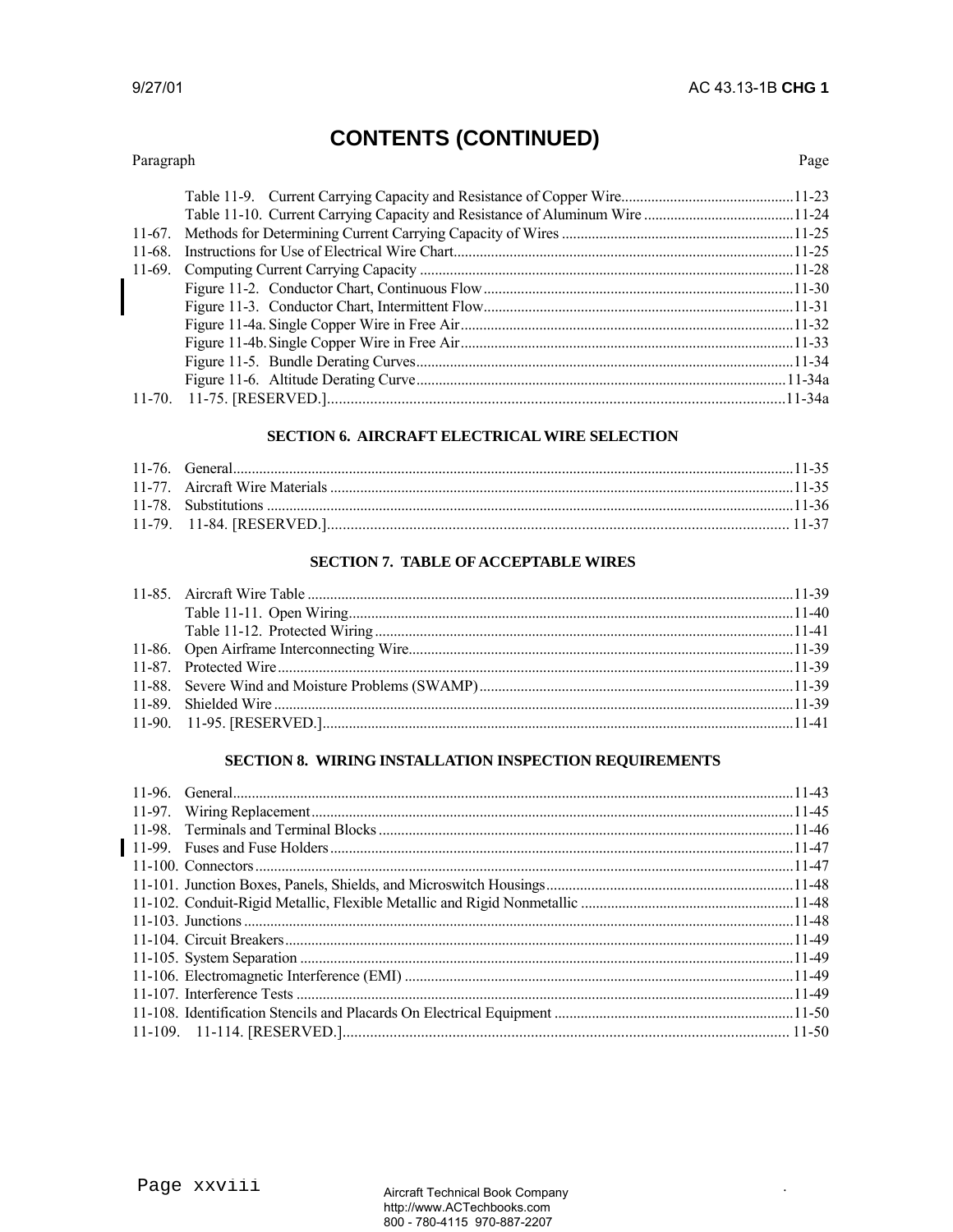#### Paragraph

Page

#### SECTION 9. ENVIRONMENTAL PROTECTION AND INSPECTION

#### SECTION 10. SERVICE LOOP HARNESSES (PLASTIC TIE STRIPS)

#### **SECTION 11. CLAMPING**

### SECTION 12. WIRE INSULATION AND LACING STRING TIE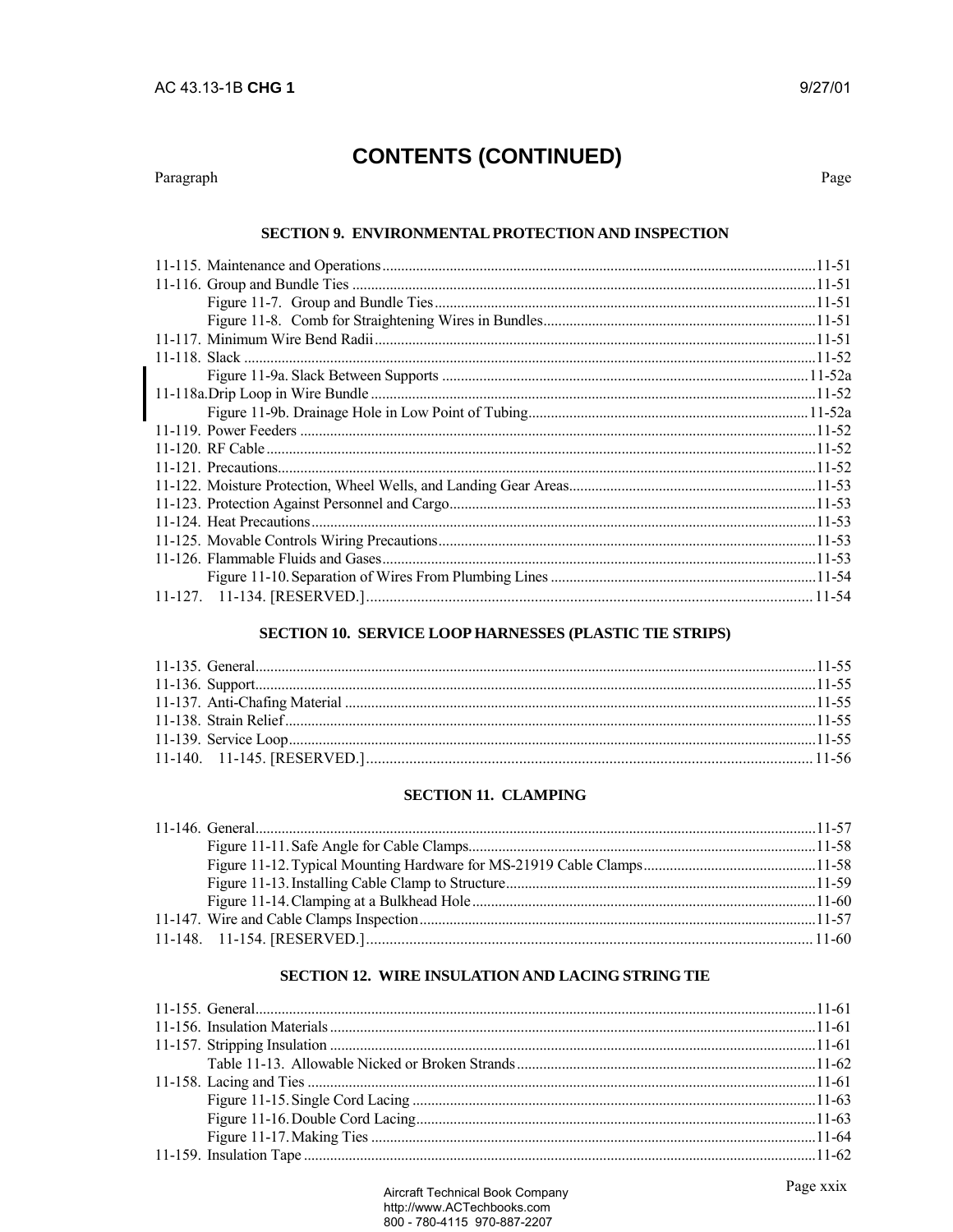| Paragraph | Page |
|-----------|------|
|           |      |

.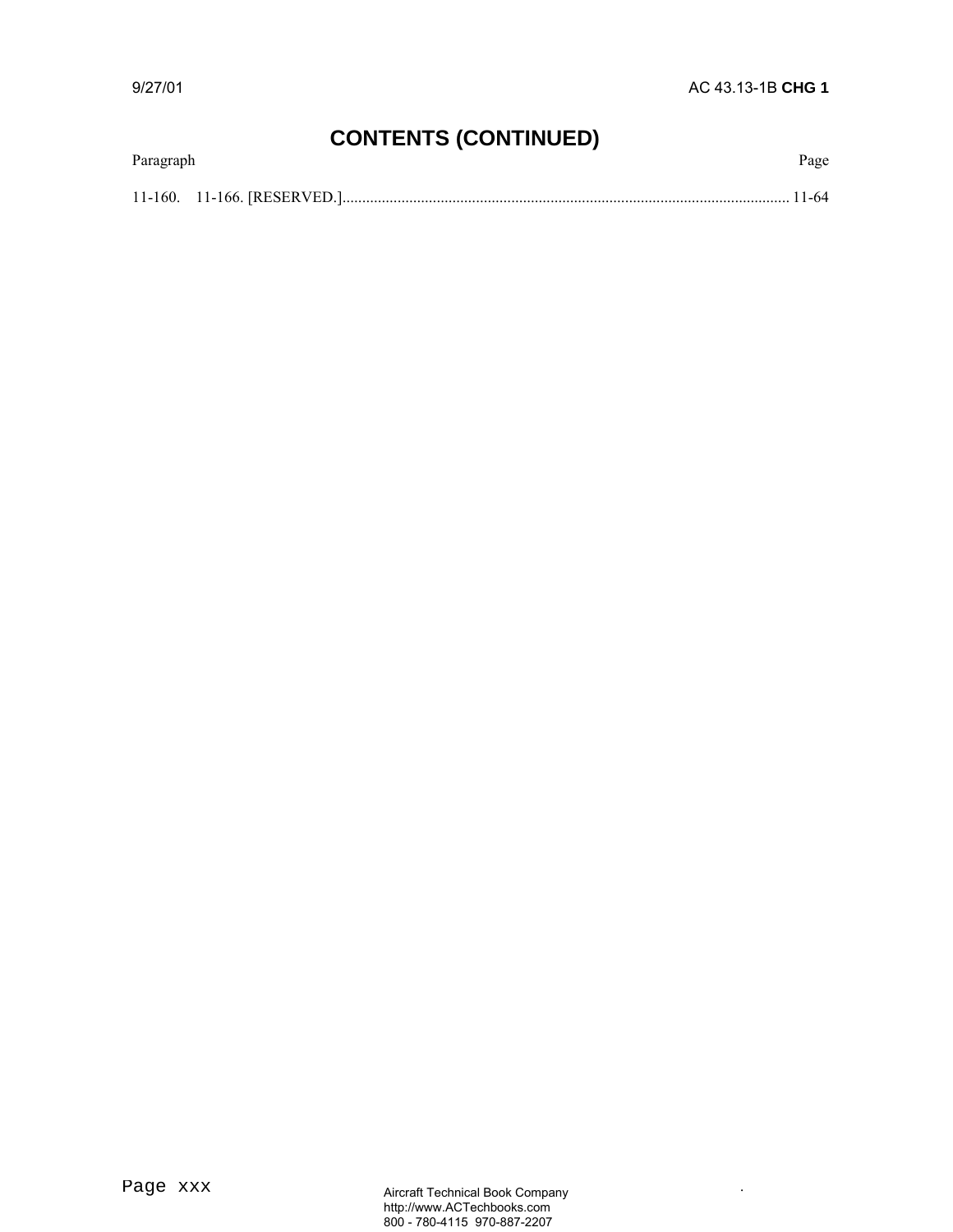#### Paragraph

Page

#### **SECTION 13. SPLICING.**

#### **SECTION 14. TERMINAL REPAIRS**

#### SECTION 15. GROUNDING AND BONDING

#### **SECTION 16. WIRE MARKING**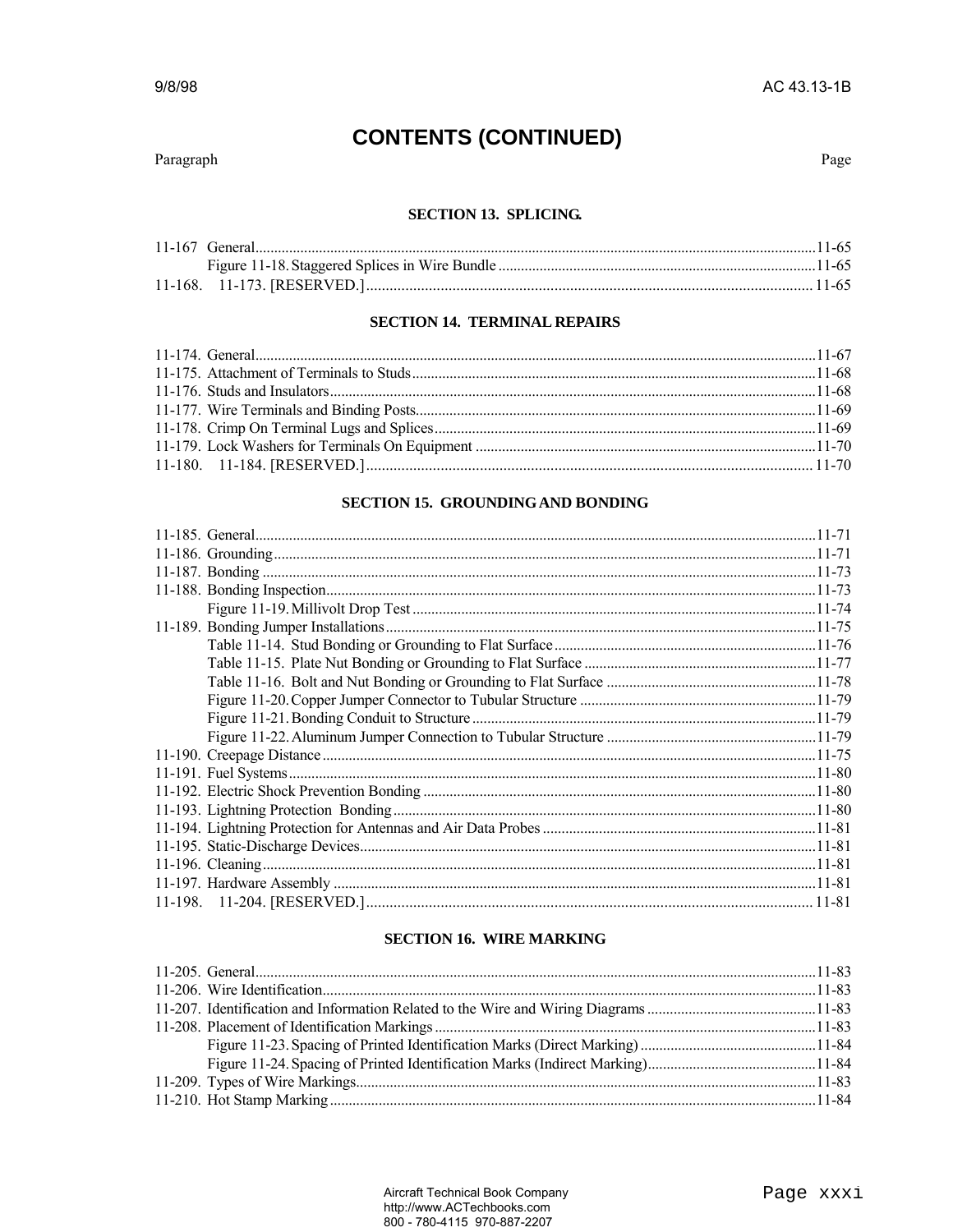#### Paragraph

Page.

#### **SECTION 17. CONNECTORS**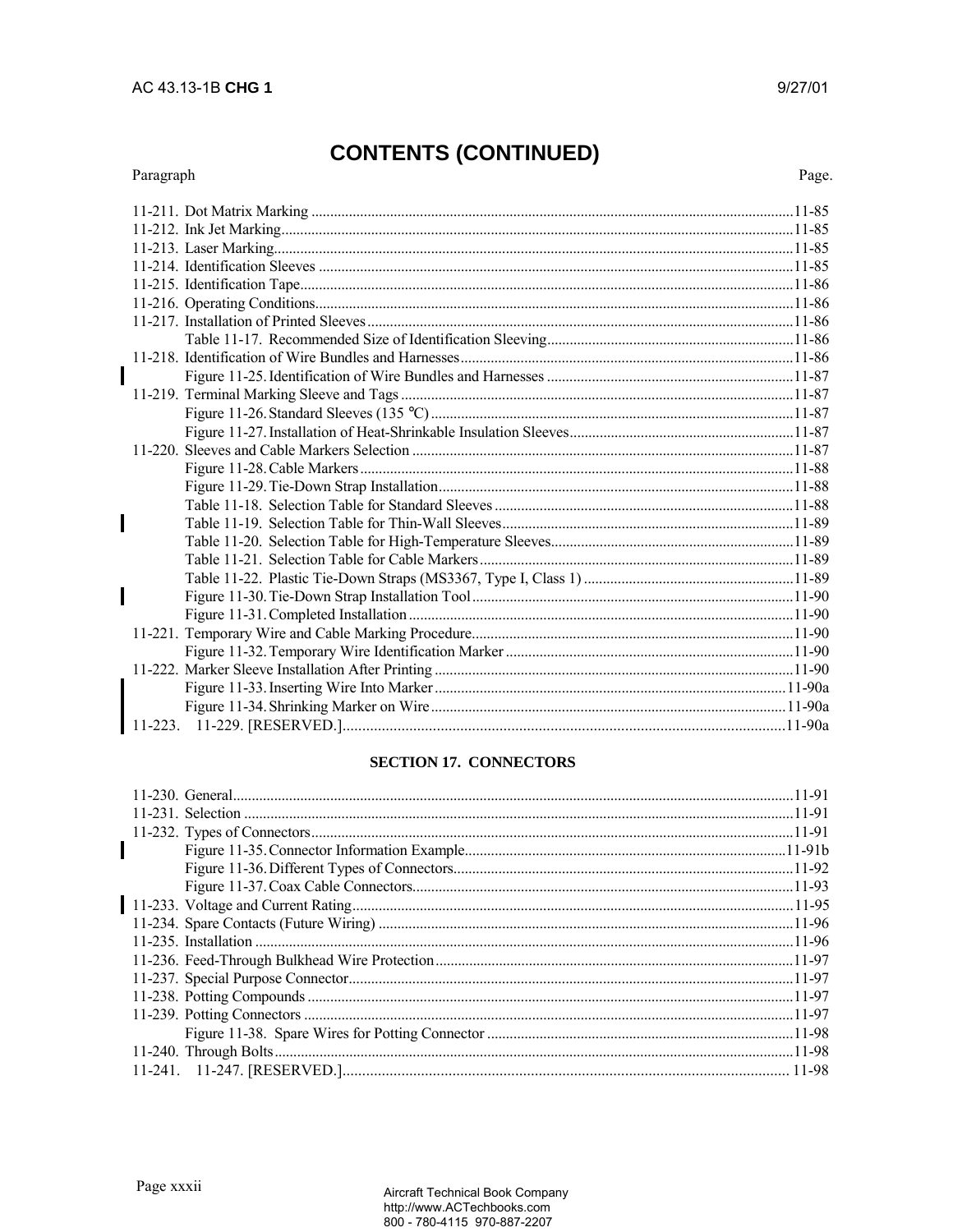Paragraph

Page

#### **SECTION 18. CONDUITS**

| Table 11-24. Minimum Bending Radii for Flexible Aluminum or Brass Conduit11-102 |  |
|---------------------------------------------------------------------------------|--|
|                                                                                 |  |
|                                                                                 |  |

#### **SECTION 19. PROTECTION OF UNUSED CONNECTORS**

| Figure 11-40. Sealing Unused Contact Cavities-Unpressurized Areas-(Cut-Away View) 11-104 |  |
|------------------------------------------------------------------------------------------|--|
|                                                                                          |  |

#### **SECTION 20. ELECTRICAL AND ELECTRONIC SYMBOLS**

### **CHAPTER 12. AIRCRAFT AVIONICS SYSTEMS**

#### SECTION 1. AVIONICS EQUIPMENT MAINTENANCE

#### SECTION 2. GROUND OPERATIONAL CHECKS FOR AVIONICS EQUIPMENT (ELECTRICAL)

| 12-8 | General |  |
|------|---------|--|
|      |         |  |
|      |         |  |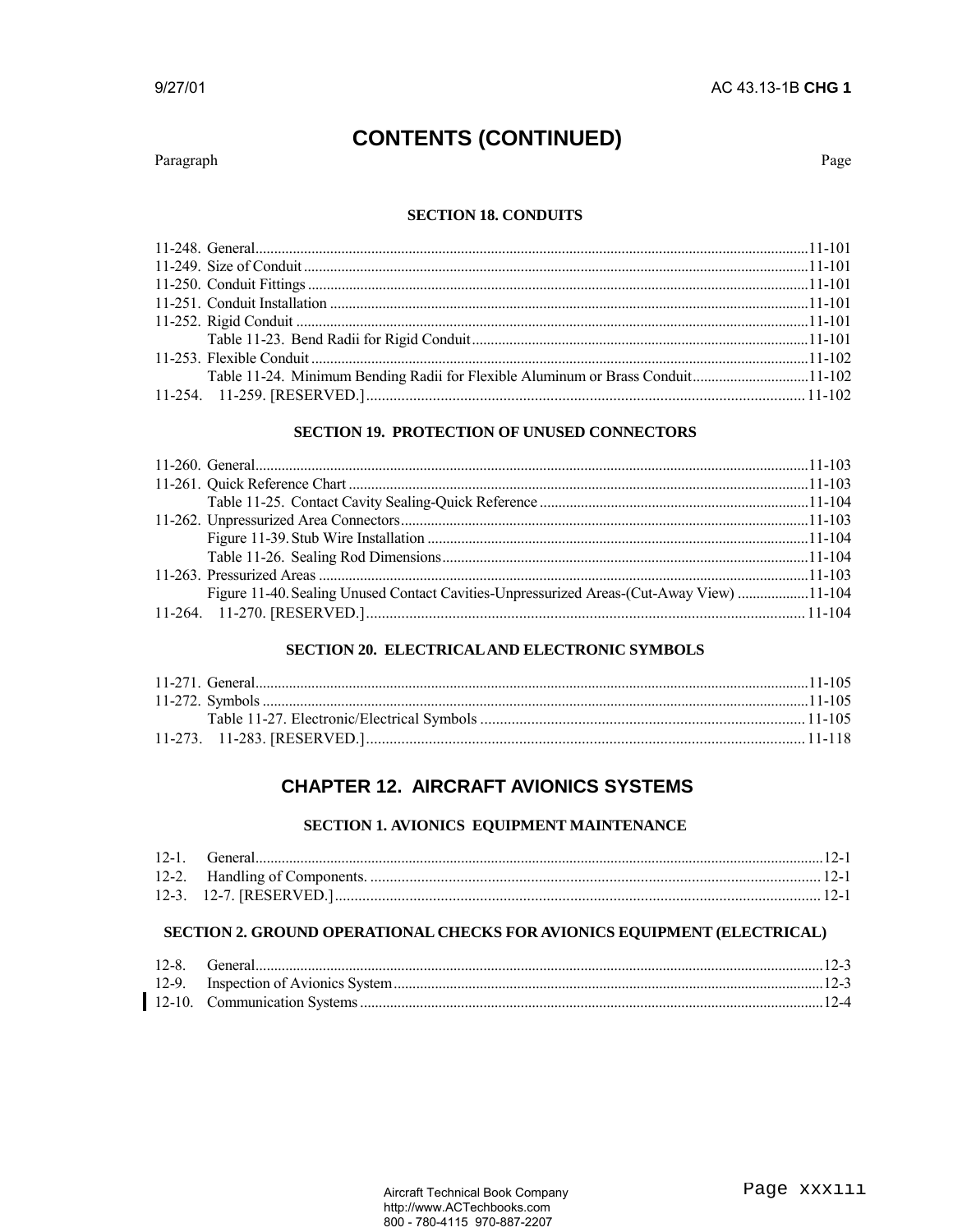#### Paragraph

Page.

| $12 - 11$ . |           |
|-------------|-----------|
| $12 - 12$   |           |
| $12 - 13$ . |           |
| $12 - 14$ . | $12-6$    |
| $12 - 15$ . |           |
| $12 - 16$ . |           |
| $12 - 17$ . |           |
| $12 - 18$ . |           |
| $12 - 19$   |           |
| $12-20.$    |           |
| $12 - 21$ . |           |
| $12 - 22$ . |           |
| $12 - 23$ . |           |
| $12 - 24$ . |           |
| $12 - 25$ . |           |
| $12-26.$    |           |
| $12 - 27$   |           |
| $12 - 28$ . |           |
|             | $12 - 11$ |
|             |           |

#### SECTION 3. GROUND OPERATIONAL CHECKS FOR AVIONICS EQUIPMENT (NON ELECTRICAL)

|  | Figure 12-1. Venturi System For Providing Airflow Through Gyro Instruments 12-15 |  |
|--|----------------------------------------------------------------------------------|--|
|  |                                                                                  |  |
|  |                                                                                  |  |
|  |                                                                                  |  |
|  |                                                                                  |  |

### SECTION 4. PITOT/STATIC SYSTEM

| $12 - 51$   | 12-19      |
|-------------|------------|
| $12 - 52$ . |            |
|             |            |
| $12 - 53$   |            |
| $12 - 54$   |            |
| $12 - 55$ . |            |
|             |            |
| $12-56.$    |            |
| $12 - 57$ . |            |
| $12 - 58$ . |            |
| $12 - 59.$  |            |
| $12 - 60$ . |            |
| $12-61.$    |            |
| $12 - 62$   | $.12 - 22$ |
| $12-63.$    |            |
|             |            |
|             | $12 - 23$  |